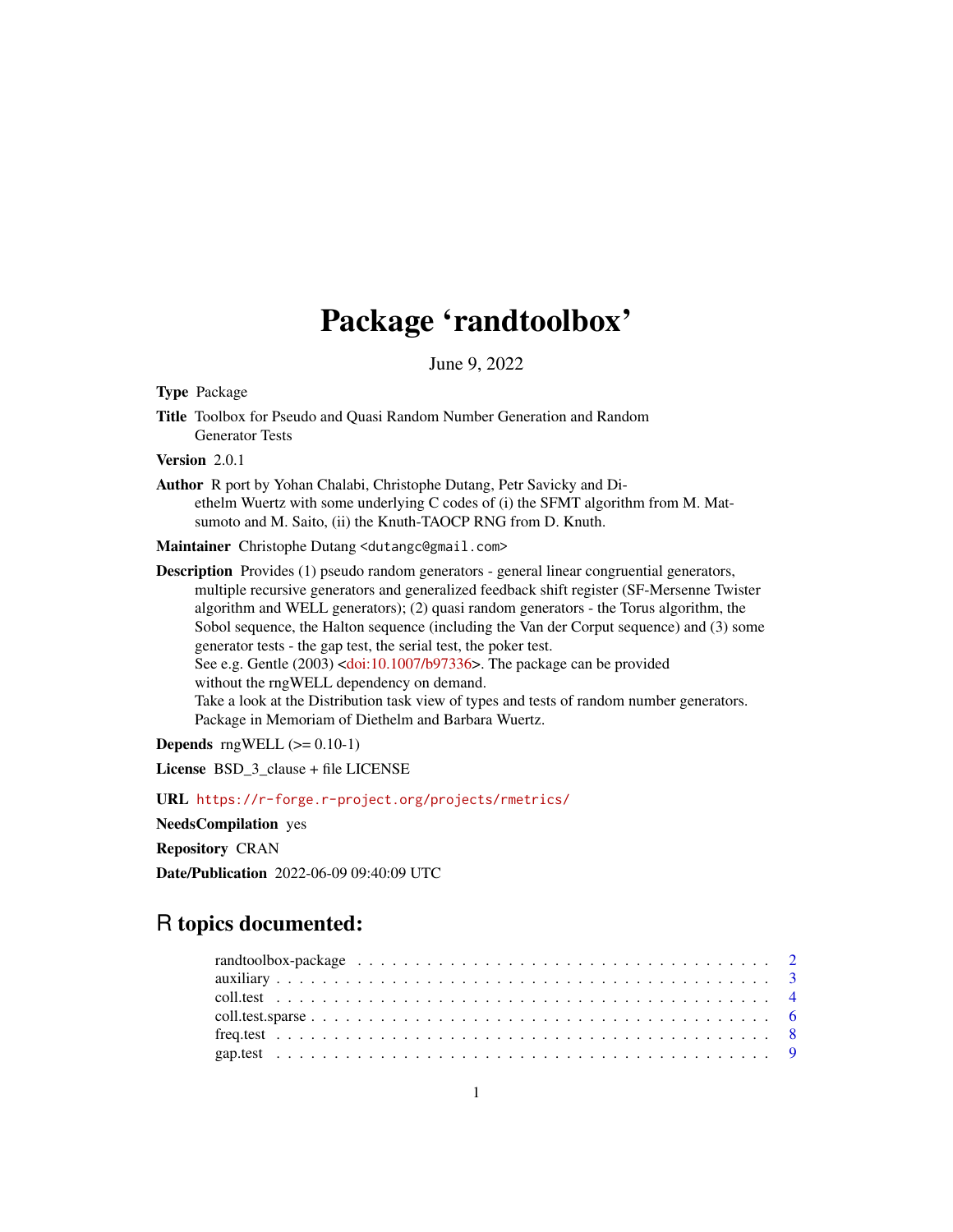<span id="page-1-0"></span>

| Index |                                                                                                                  |  |
|-------|------------------------------------------------------------------------------------------------------------------|--|
|       | soboltest functions $\ldots \ldots \ldots \ldots \ldots \ldots \ldots \ldots \ldots \ldots \ldots \ldots \ldots$ |  |
|       |                                                                                                                  |  |
|       |                                                                                                                  |  |
|       |                                                                                                                  |  |
|       |                                                                                                                  |  |
|       |                                                                                                                  |  |
|       |                                                                                                                  |  |
|       |                                                                                                                  |  |
|       |                                                                                                                  |  |
|       |                                                                                                                  |  |

randtoolbox-package *General remarks on toolbox for pseudo and quasi random number generation*

# Description

The randtoolbox-package started in 2007 during an ISFA (France) working group. From then, it grew quickly thanks to the contribution of Diethelm Wuertz and Petr Savicky. It was presented at the Rmetrics workshop in 2009 in Meielisalp, Switzerland.

This package has currently implementations for state-of-the-art pseudo RNGs for simulations as well as the usual quasi RNGs. See [pseudoRNG](#page-15-1) and [quasiRNG](#page-21-1), respectively. There are also some RNG tests.

We recommend first users to take a look at the vignette 'Quick introduction of randtoolbox', whereas advanced users whould have a look at the vigentte 'A note on random number generation'.

The stable version is available on CRAN <https://CRAN.R-project.org/package=randtoolbox>, while the development version is hosted on R-forge in the rmetrics project at [https://r-forge.](https://r-forge.r-project.org/projects/rmetrics/) [r-project.org/projects/rmetrics/](https://r-forge.r-project.org/projects/rmetrics/).

# Details

|                   | Package: randtoolbox                 |
|-------------------|--------------------------------------|
| Type: Package     |                                      |
| Version: $1.31.0$ |                                      |
| Date:             | 2021                                 |
|                   | License: BSD 3 clause + file LICENSE |

## Author(s)

Christophe Dutang and Petr Savicky.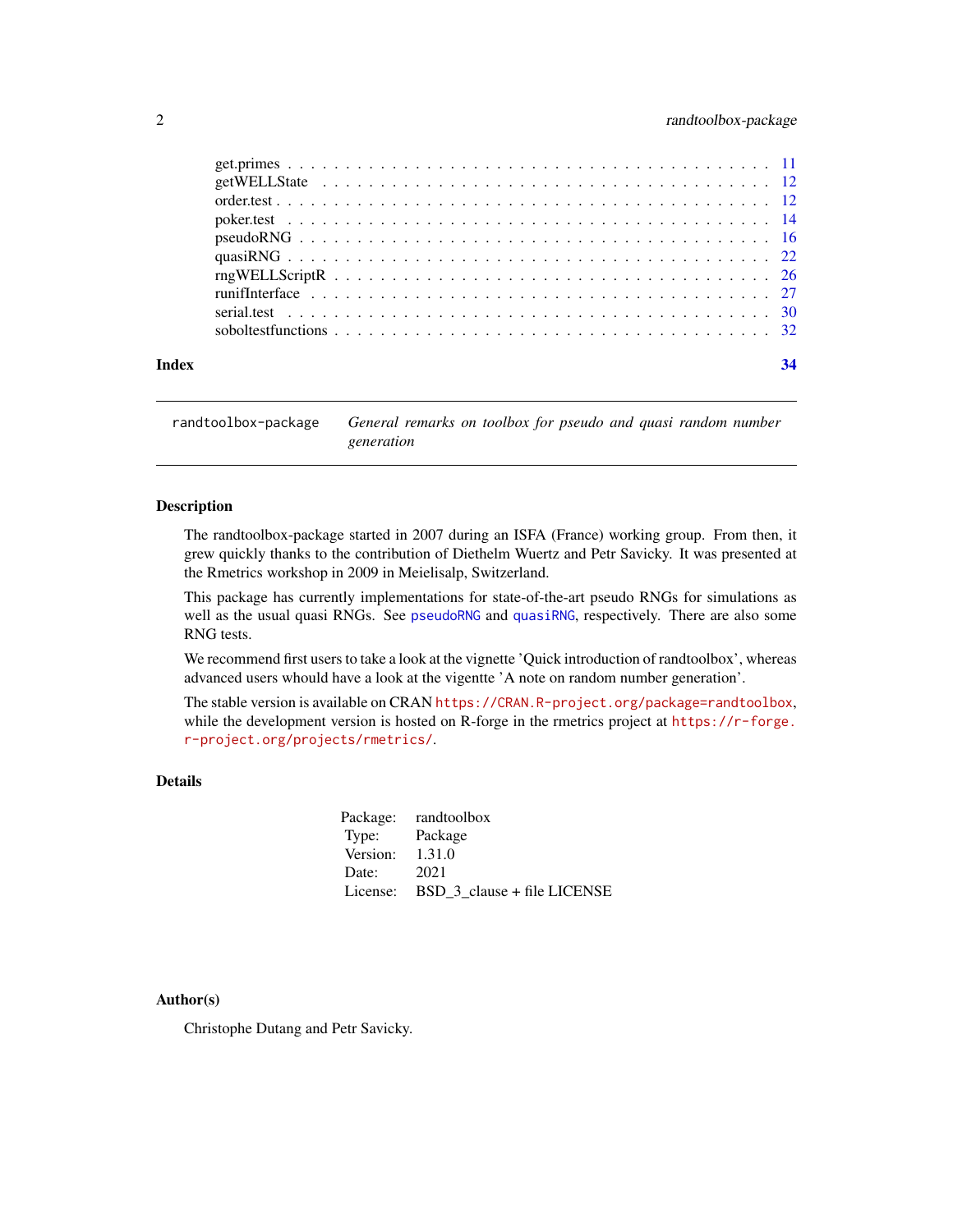<span id="page-2-0"></span>

# Description

Stirling numbers of the second kind and permutation of positive integers.

# Usage

stirling(n) permut(n)

# Arguments

n a positive integer.

# Details

stirling computes stirling numbers of second kind i.e.

$$
Stirl_n^k=k\ast Stirl_{n-1}^k+Stirl_{n-1}^{k-1}
$$

with  $Stirl_n^1 = Stirl_n^n = 1$ . e.g.

- $n = 0$ , returns 1
- $n = 1$ , returns a vector with 0,1
- $n = 2$ , returns a vector with 0,1,1
- $n = 3$ , returns a vector with 0,1,3,1
- $n = 4$ , returns a vector with 0,1,7,6,1...

Go to wikipedia for more details.

permut compute permutation of  $1, ..., n$  and store it in a matrix. e.g.

•  $n = 1$ , returns a matrix with

1

1 2 2 1

•  $n = 2$ , returns a matrix with

•  $n = 3$  returns a matrix with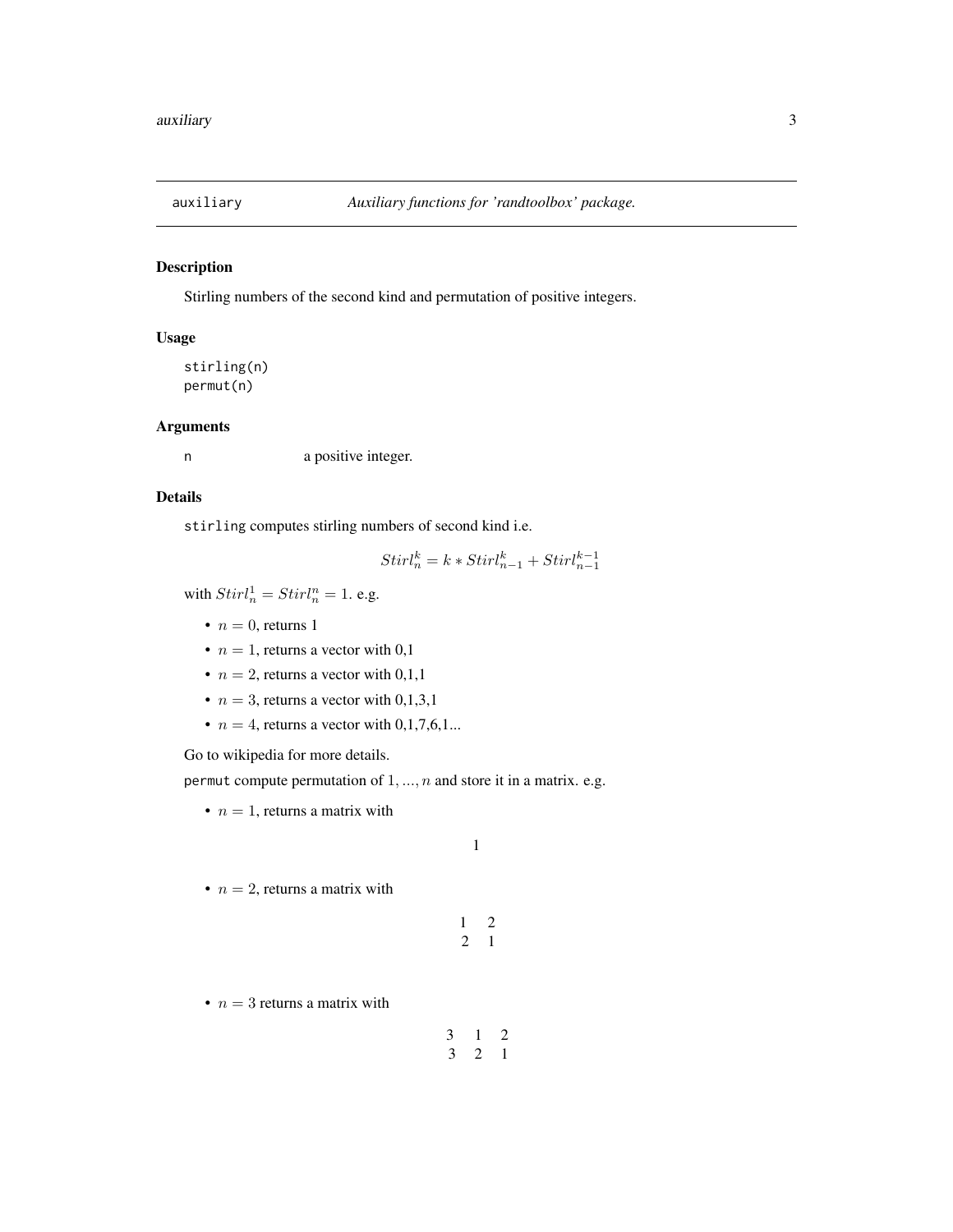| 1 | 3            | 2            |
|---|--------------|--------------|
| 2 | 3            | $\mathbf{1}$ |
| 1 | 2            | 3            |
| 2 | $\mathbf{1}$ | 3            |

#### <span id="page-3-0"></span>Value

a vector with stirling numbers.

# Author(s)

Christophe Dutang.

# See Also

[choose](#page-0-0) for combination numbers.

# Examples

```
# should be 1
stirling(0)
# should be 0,1,7,6,1
stirling(4)
```
<span id="page-3-1"></span>coll.test *the Collision test*

# Description

The Collision test for testing random number generators.

# Usage

```
coll.test(rand, lenSample = 2^14, segments = 2^10, tdim = 2,nbSample = 1000, echo = TRUE, ...)
```
# Arguments

| rand      | a function generating random numbers, its first argument must be the 'number<br>of observation' argument as in runif. |
|-----------|-----------------------------------------------------------------------------------------------------------------------|
| lenSample | numeric for the length of generated samples.                                                                          |
| segments  | numeric for the number of segments to which the interval $[0, 1]$ is split.                                           |
| tdim      | numeric for the length of the disjoint t-tuples.                                                                      |
| nbSample  | numeric for the overall sample number.                                                                                |
| echo      | logical to plot detailed results, default TRUE                                                                        |
| $\ddotsc$ | further arguments to pass to function rand                                                                            |
|           |                                                                                                                       |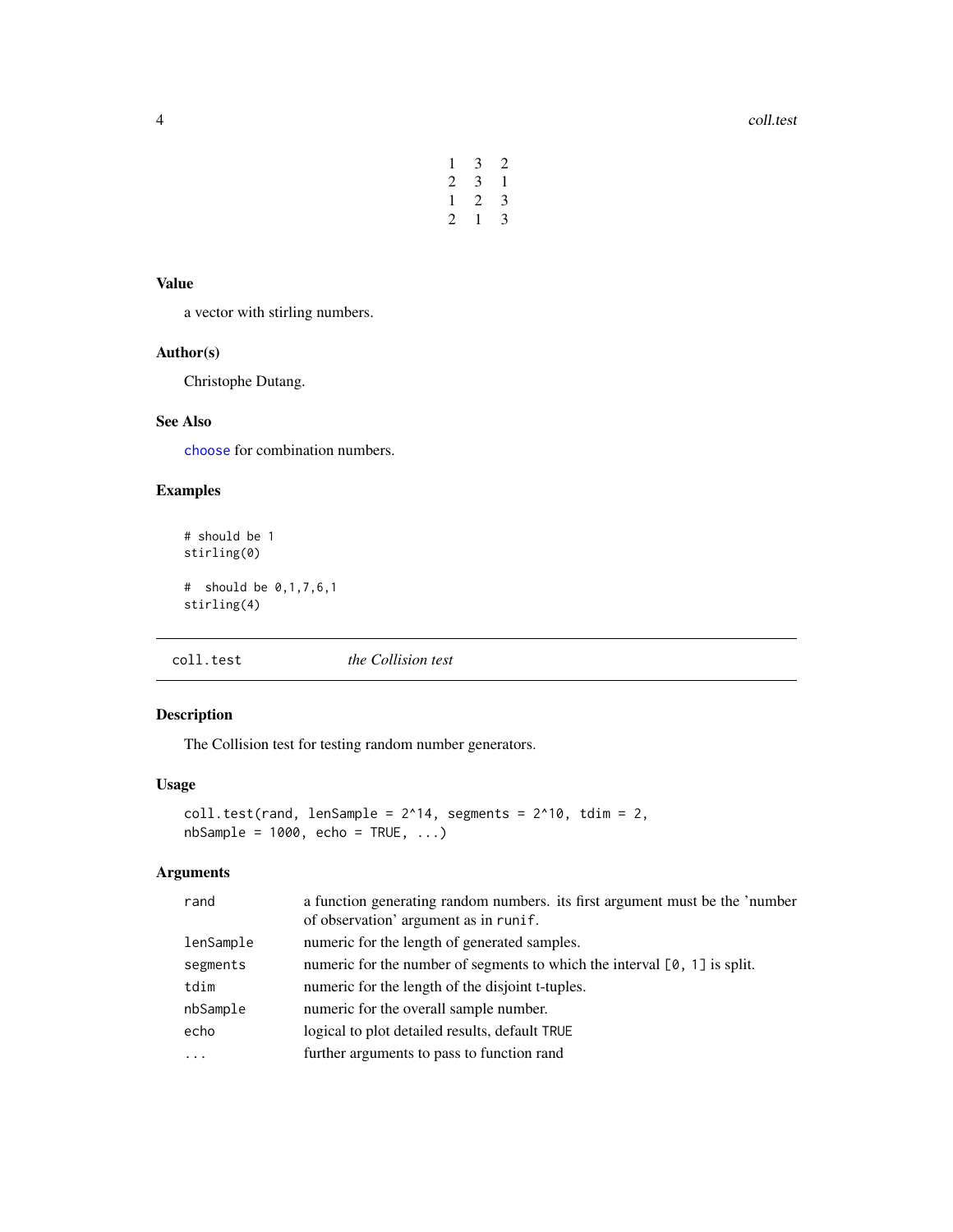#### <span id="page-4-0"></span>coll.test 5

# Details

We consider outputs of multiple calls to a random number generator rand. Let us denote by  $n$  the length of samples (i.e. lenSample argument), k the number of cells (i.e. nbCell argument) and  $m$ the number of samples (i.e. nbSample argument).

A collision is defined as when a random number falls in a cell where there are already random numbers. Let us note  $C$  the number of collisions

The distribution of collision number  $C$  is given by

$$
P(C = c) = \prod_{i=0}^{n-c-1} \frac{k-i}{k} \frac{1}{k^c} 2S_n^{n-c},
$$

where  ${}_{2}S_{n}^{k}$  denotes the Stirling number of the second kind and  $c = 0, \ldots, n - 1$ .

But we cannot use this formula for large n since the Stirling number need  $O(n \log(n))$  time to be computed. We use a Gaussian approximation if  $\frac{n}{k} > \frac{1}{32}$  and  $n \geq 2^8$ , a Poisson approximation if  $\frac{n}{k} < \frac{1}{32}$  and the exact formula otherwise.

Finally we compute  $m$  samples of random numbers, on which we calculate the number of collisions. Then we are able to compute a chi-squared statistic.

#### Value

a list with the following components :

statistic the value of the chi-squared statistic.

p.value the p-value of the test.

observed the observed counts.

expected the expected counts under the null hypothesis.

residuals the Pearson residuals, (observed - expected) / sqrt(expected).

#### Author(s)

Christophe Dutang.

#### References

Planchet F., Jacquemin J. (2003), *L'utilisation de methodes de simulation en assurance*. Bulletin Francais d'Actuariat, vol. 6, 11, 3-69. (available online)

L'Ecuyer P. (2001), *Software for uniform random number generation distinguishing the good and the bad*. Proceedings of the 2001 Winter Simulation Conference. (available online)

L'Ecuyer P. (2007), *Test U01: a C library for empirical testing of random number generators.* ACM Trans. on Mathematical Software 33(4), 22.

#### See Also

other tests of this package [coll.test.sparse](#page-5-1), [freq.test](#page-7-1), [serial.test](#page-29-1), [poker.test](#page-13-1), [order.test](#page-11-1) and [gap.test](#page-8-1)

ks. test for the Kolmogorov Smirnov test and [acf](#page-0-0) for the autocorrelation function.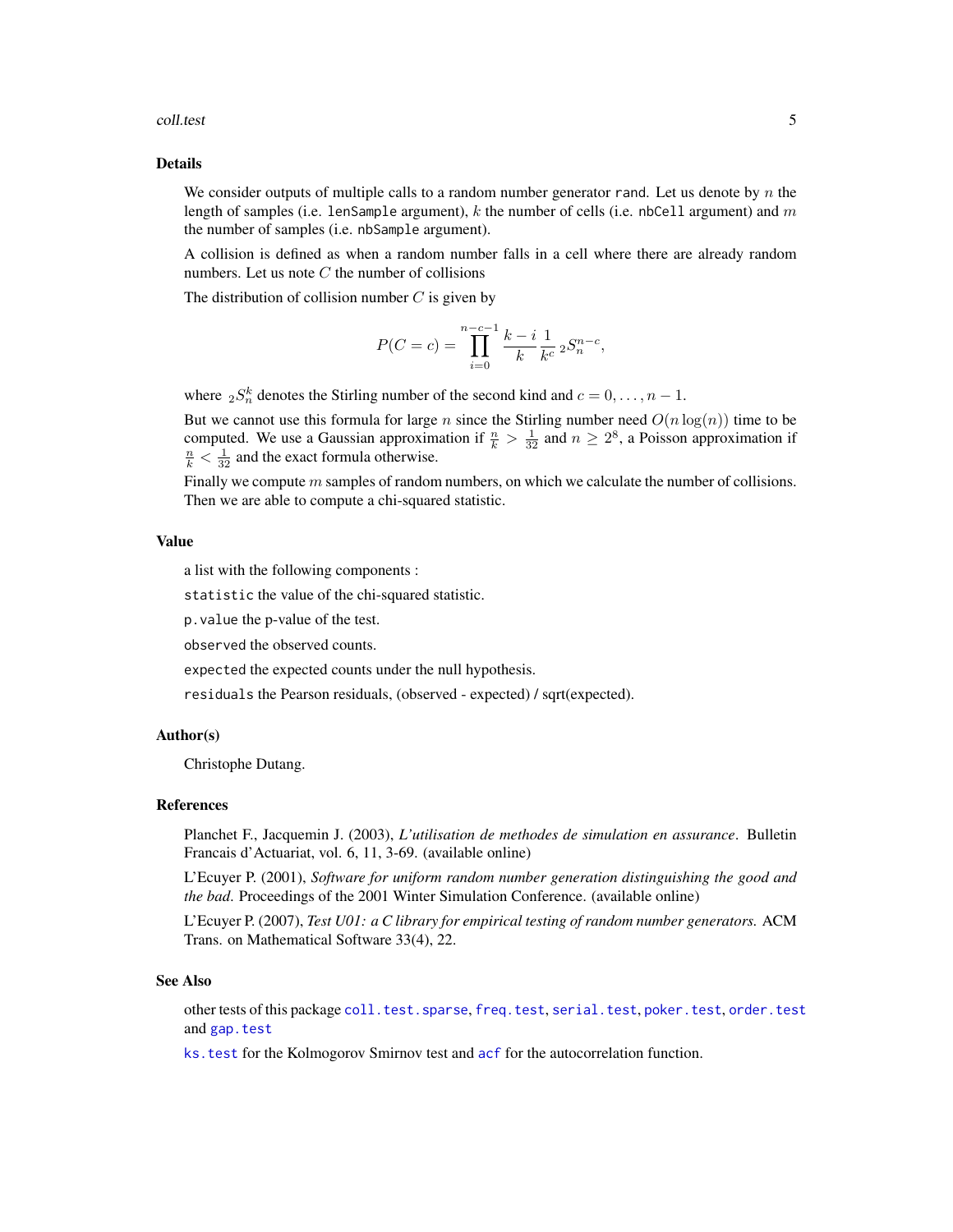#### Examples

```
# (1) poisson approximation
#
coll.test(runif, 2^7, 2^10, 1, 100)
# (2) exact distribution
#
coll.test(SFMT, 2^7, 2^10, 1, 100)
```
<span id="page-5-1"></span>coll.test.sparse *the Collision test*

# Description

The Collision test for testing random number generators.

### Usage

```
coll.test.\nsparse(rand, lenSample = 2^14, segments = 2^10, tdim = 2,nbSample = 10, ...
```
#### Arguments

| rand      | a function generating random numbers, its first argument must be the 'number |
|-----------|------------------------------------------------------------------------------|
|           | of observation' argument as in runif.                                        |
| lenSample | numeric for the length of generated samples.                                 |
| segments  | numeric for the number of segments to which the interval $[0, 1]$ is split.  |
| tdim      | numeric for the length of the disjoint t-tuples.                             |
| nbSample  | numeric for the number of repetitions of the test.                           |
| $\ddotsc$ | further arguments to pass to function rand                                   |

#### Details

We consider outputs of multiple calls to a random number generator rand. Let us denote by  $n$  the length of samples (i.e. lenSample argument), k the number of cells (i.e. nbCell argument).

A collision is defined as when a random number falls in a cell where there are already random numbers. Let us note  $C$  the number of collisions

The distribution of collision number  $C$  is given by

$$
P(C = c) = \prod_{i=0}^{n-c-1} \frac{k-i}{k} \frac{1}{k^c} 2S_n^{n-c},
$$

where  ${}_{2}S_{n}^{k}$  denotes the Stirling number of the second kind and  $c = 0, \ldots, n - 1$ .

This formula cannot be used for large n since the Stirling number need  $O(n \log(n))$  time to be computed. We use a Poisson approximation if  $\frac{n}{k} < \frac{1}{32}$  and the exact formula otherwise.

The test is repeated nbSample times and the result of each repetition forms a row in the output table.

<span id="page-5-0"></span>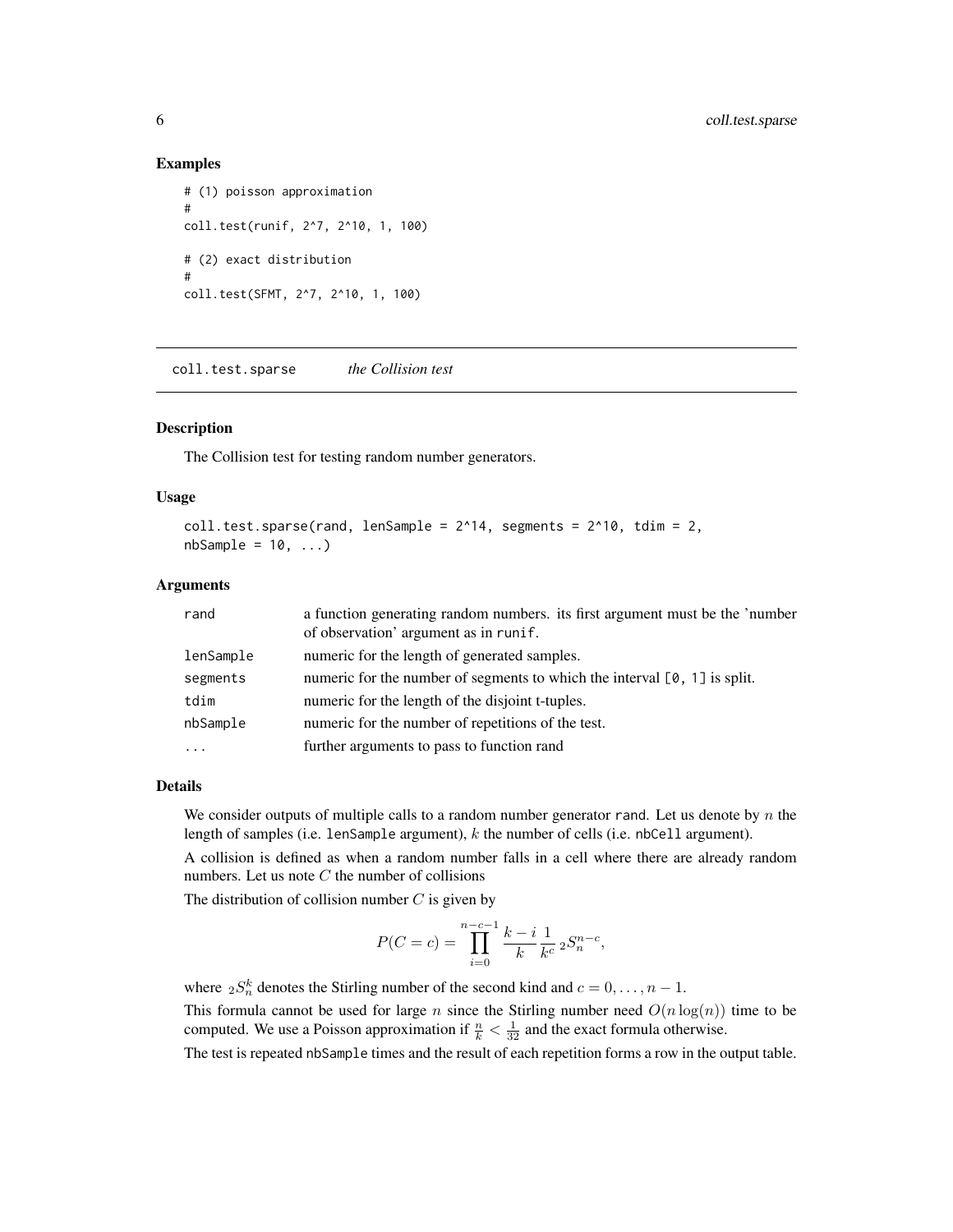# <span id="page-6-0"></span>coll.test.sparse 7

# Value

A data frame with nbSample rows and the following columns.

observed the observed counts.

p.value the p-value of the test.

# Author(s)

Christophe Dutang, Petr Savicky.

#### References

P. L'Ecuyer, R. Simard, S. Wegenkittl, Sparse serial tests of uniformity for random number generators. SIAM Journal on Scientific Computing, 24, 2 (2002), 652-668.

L'Ecuyer P. (2007), Test U01: a C library for empirical testing of random number generators. ACM Trans. on Mathematical Software 33(4), 22.

#### See Also

other tests of this package [coll.test](#page-3-1), [freq.test](#page-7-1), [serial.test](#page-29-1), [poker.test](#page-13-1), [order.test](#page-11-1) and [gap.test](#page-8-1)

[ks.test](#page-0-0) for the Kolmogorov Smirnov test and [acf](#page-0-0) for the autocorrelation function.

#### Examples

```
# (1) poisson approximation
#
coll.test.sparse(runif)
# (2) exact distribution
#
coll.test.sparse(SFMT, lenSample=2^7, segments=2^5, tdim=2, nbSample=10)
## Not run:
#A generator with too uniform distribution (too small number of collisions)
#produces p-values close to 1
set.generator(name="congruRand", mod="2147483647", mult="742938285", incr="0", seed=1)
coll.test.sparse(runif, lenSample=300000, segments=50000, tdim=2)
#Park-Miller generator has too many collisions and produces small p-values
set.generator(name="congruRand", mod="2147483647", mult="16807", incr="0", seed=1)
coll.test.sparse(runif, lenSample=300000, segments=50000, tdim=2)
```
## End(Not run)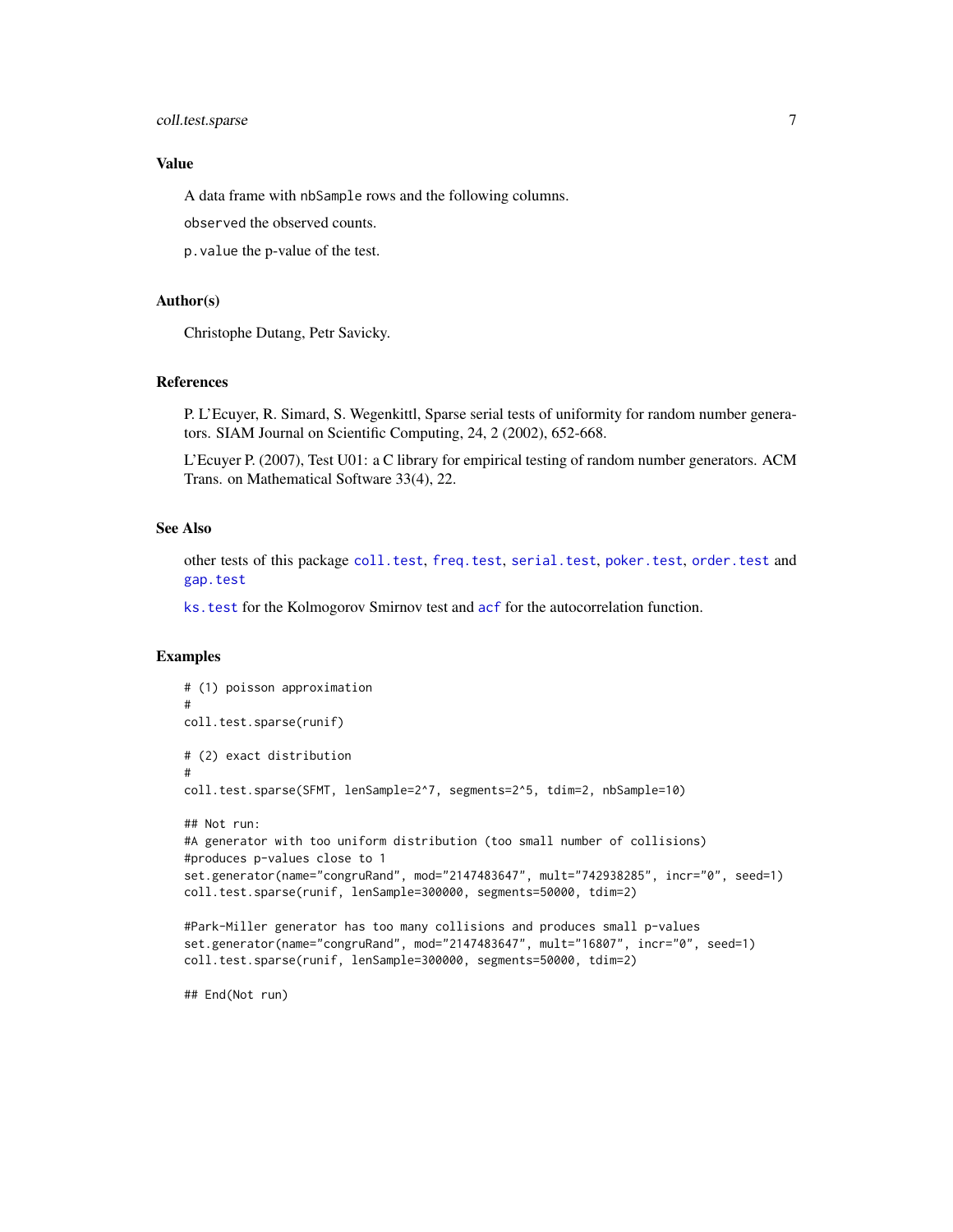<span id="page-7-1"></span><span id="page-7-0"></span>

# Description

The Frequency test for testing random number generators.

#### Usage

freq.test(u, seq =  $0:15$ , echo = TRUE)

#### Arguments

| u    | sample of random numbers in [0,1].                |
|------|---------------------------------------------------|
| echo | logical to plot detailed results, default TRUE    |
| sea  | a vector of contiguous integers, default $0:15$ . |

#### Details

We consider a vector u, realisation of i.i.d. uniform random variables  $U_1, \ldots, U_n$ .

The frequency test works on a serie seq of ordered contiguous integers  $(s_1, \ldots, s_d)$ , where  $s_j \in \mathbb{Z}$ . From the sample u, we compute observed integers as

$$
d_i = \lfloor u_i * (s_d + 1) + s_1 \rfloor,
$$

(i.e.  $d_i$  are uniformely distributed in  $\{s_1, \ldots, s_d\}$ ). The expected number of integers equals to j is  $m = \frac{1}{s_d - s_1 + 1} \times n$ . Finally, the chi-squared statistic is

$$
S = \sum_{j=1}^{d} \frac{(card(d_i = s_j) - m)^2}{m}.
$$

#### Value

a list with the following components :

statistic the value of the chi-squared statistic.

p.value the p-value of the test.

observed the observed counts.

expected the expected counts under the null hypothesis.

residuals the Pearson residuals, (observed - expected) / sqrt(expected).

# Author(s)

Christophe Dutang.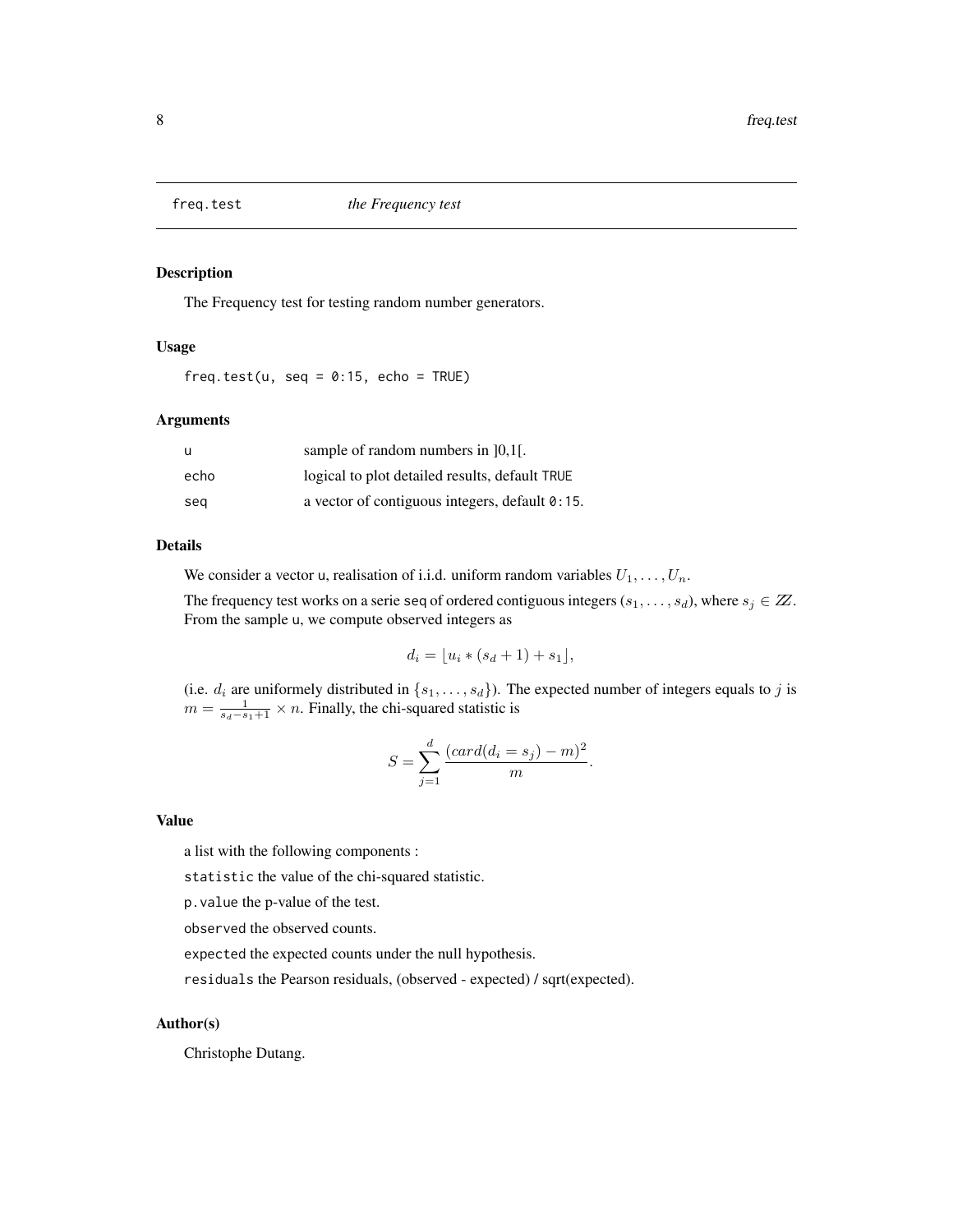#### <span id="page-8-0"></span>gap.test 9

#### References

Planchet F., Jacquemin J. (2003), *L'utilisation de methodes de simulation en assurance*. Bulletin Francais d'Actuariat, vol. 6, 11, 3-69. (available online)

L'Ecuyer P. (2001), *Software for uniform random number generation distinguishing the good and the bad*. Proceedings of the 2001 Winter Simulation Conference. (available online)

L'Ecuyer P. (2007), *Test U01: a C library for empirical testing of random number generators.* ACM Trans. on Mathematical Software 33(4), 22.

#### See Also

other tests of this package [gap.test](#page-8-1), [serial.test](#page-29-1), [poker.test](#page-13-1), [order.test](#page-11-1) and [coll.test](#page-3-1)

[ks.test](#page-0-0) for the Kolmogorov Smirnov test and [acf](#page-0-0) for the autocorrelation function.

# Examples

```
# (1)
#
freq.test(runif(1000))
print( freq.test( runif(10000), echo=FALSE) )
# (2)
#
freq.test(runif(1000), 1:4)
```
freq.test(runif(1000), 10:40)

<span id="page-8-1"></span>gap.test *the Gap test*

# Description

The Gap test for testing random number generators.

# Usage

 $gap.test(u, lower = 0, upper = 1/2, echo = TRUE)$ 

# Arguments

| u     | sample of random numbers in $]0,1[$ .          |
|-------|------------------------------------------------|
| lower | numeric for the lower bound, default 0.        |
| upper | numeric for the upper bound, default 1/2.      |
| echo  | logical to plot detailed results, default TRUE |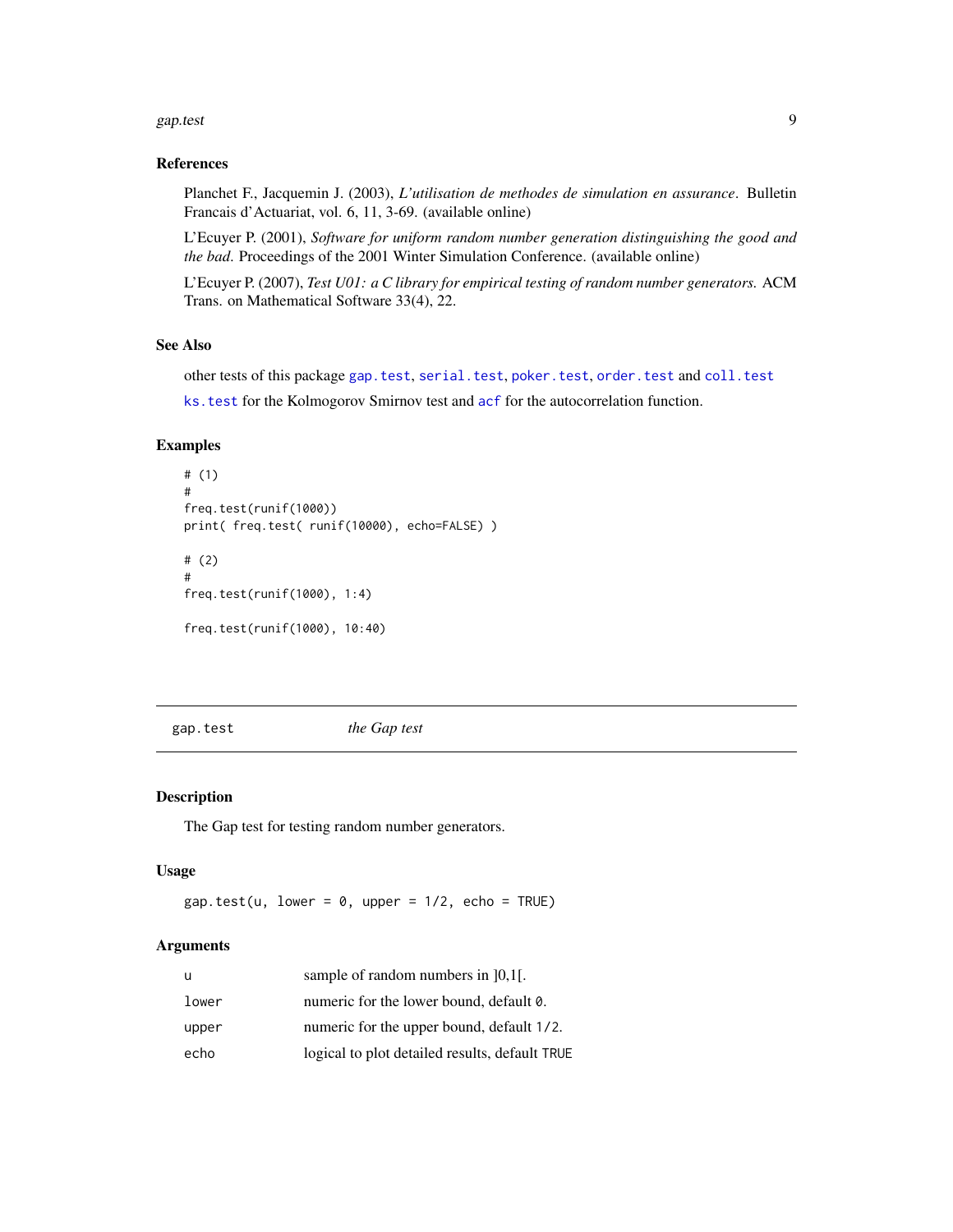#### <span id="page-9-0"></span>Details

We consider a vector u, realisation of i.i.d. uniform random variables  $U_1, \ldots, U_n$ .

The gap test works on the 'gap' variables defined as

$$
G_i = \begin{cases} 1 & \text{if lower } \le U_i \le upper \\ 0 & \text{otherwise} \end{cases}
$$

Let p the probability that  $G_i$  equals to one. Then we compute the length of zero gaps and denote by  $n_j$  the number of zero gaps of length j. The chi-squared statistic is given by

$$
S = \sum_{j=1}^{m} \frac{(n_j - np_j)^2}{np_j},
$$

where  $p_j$  stands for the probability the length of zero gaps equals to  $j((1-p)^2p^j)$  and m the max number of lengths (at least  $\frac{\log(10^{-1}) - 2\log(1-p) - \log(n)}{\log(n)}$  $\frac{2\log(1-p)-log(n)}{\log(p)}$ .

#### Value

a list with the following components :

statistic the value of the chi-squared statistic.

p.value the p-value of the test.

observed the observed counts.

expected the expected counts under the null hypothesis.

residuals the Pearson residuals, (observed - expected) / sqrt(expected).

#### Author(s)

Christophe Dutang.

#### References

Planchet F., Jacquemin J. (2003), *L'utilisation de methodes de simulation en assurance*. Bulletin Francais d'Actuariat, vol. 6, 11, 3-69. (available online)

L'Ecuyer P. (2001), *Software for uniform random number generation distinguishing the good and the bad*. Proceedings of the 2001 Winter Simulation Conference. (available online)

L'Ecuyer P. (2007), *Test U01: a C library for empirical testing of random number generators.* ACM Trans. on Mathematical Software 33(4), 22.

# See Also

other tests of this package [freq.test](#page-7-1), [serial.test](#page-29-1), [poker.test](#page-13-1), [order.test](#page-11-1) and [coll.test](#page-3-1) ks. test for the Kolmogorov Smirnov test and [acf](#page-0-0) for the autocorrelation function.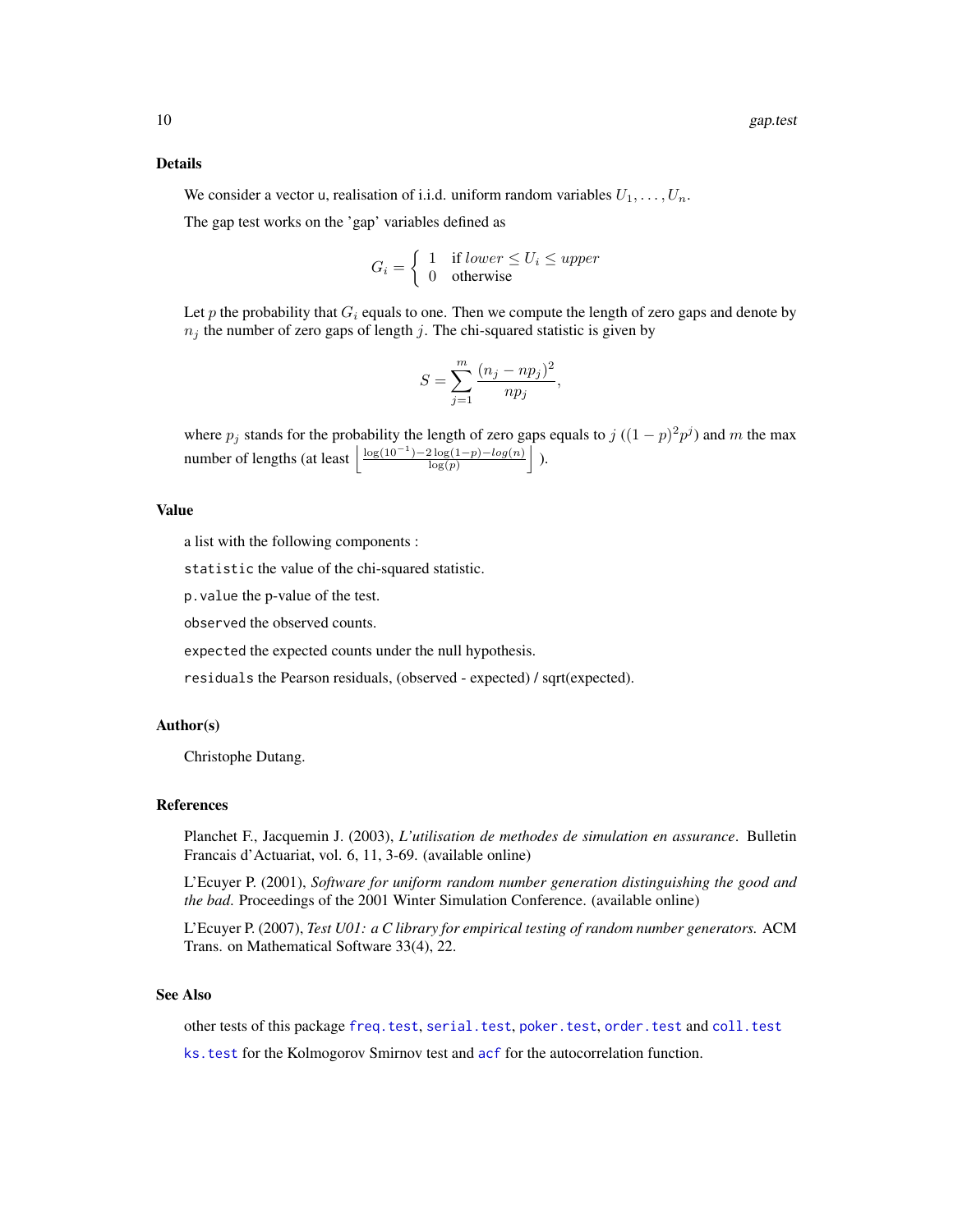# <span id="page-10-0"></span>get.primes 11

# Examples

```
# (1)
#
gap.test(runif(1000))
print( gap.test( runif(1000000), echo=FALSE ) )
# (2)
#
gap.test(runif(1000), 1/3, 2/3)
```
# get.primes *Get primes for quasi random number generation*

# Description

Provides a vector of a specified number of smallest primes from the internal table of the package.

# Usage

get.primes(n)

# Arguments

n The required number of primes. Should be at most 100 000.

# Details

The package contains an internal table of the smallest 100 000 primes, which may be used in torus algorithm.

# Value

Vector of min(n, 100000) smallest primes.

# See Also

[torus](#page-21-2)

# Examples

```
p <- get.primes(20)
torus(5,dim=10,prime=p[11:20])
```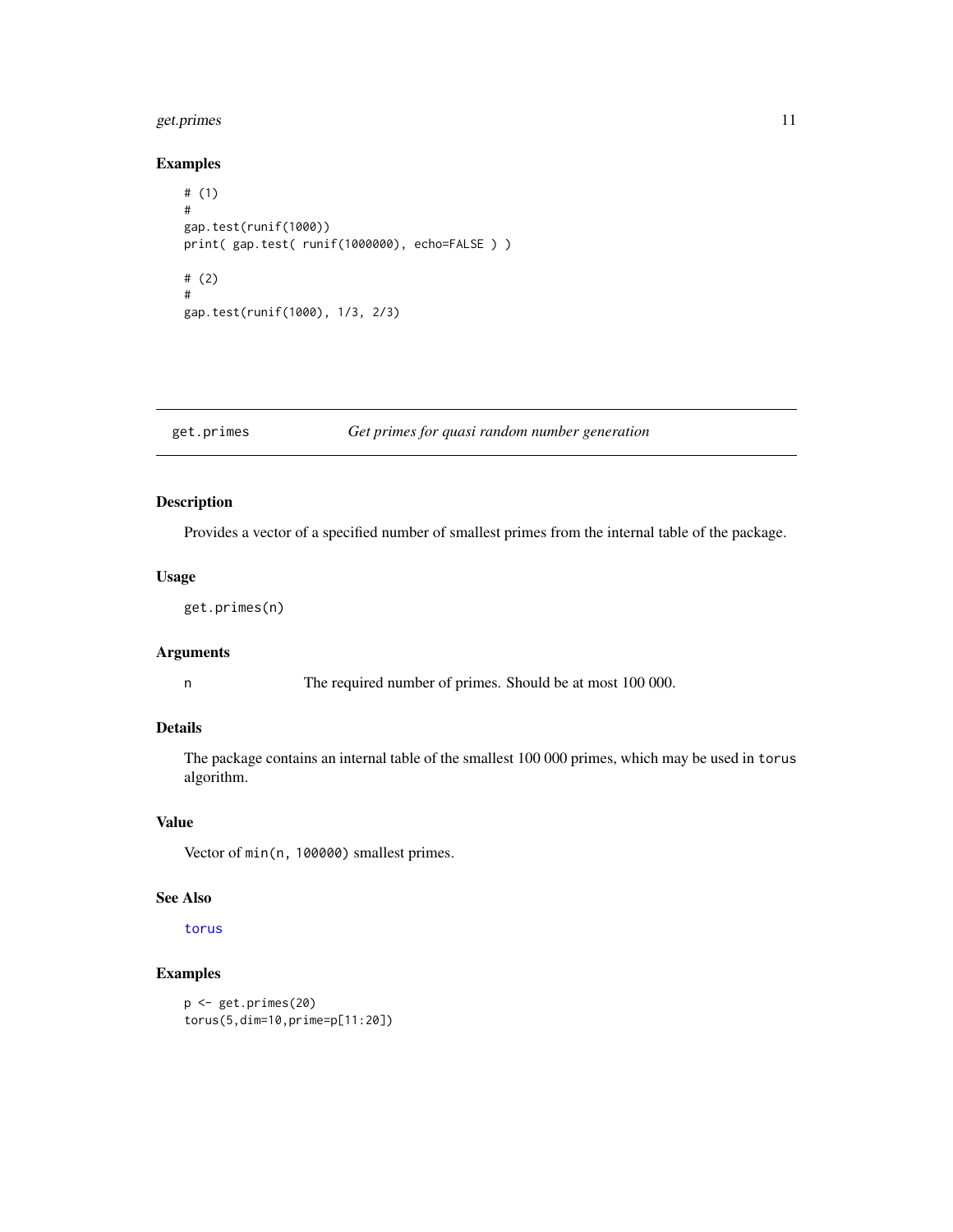<span id="page-11-2"></span><span id="page-11-0"></span>

# Description

Get the state of a WELL generator implemented in randtoolbox package to be used in function rngWELLScriptR().

# Usage

getWELLState()

# Value

A 0,1-matrix, whose columns represent 32-bit integers.

# See Also

[rngWELLScriptR](#page-25-1)

<span id="page-11-1"></span>order.test *the Order test*

# Description

The Order test for testing random number generators.

# Usage

order.test(u,  $d = 3$ , echo = TRUE)

# Arguments

|      | sample of random numbers in $[0,1]$ .                                                                          |
|------|----------------------------------------------------------------------------------------------------------------|
| echo | logical to plot detailed results, default TRUE                                                                 |
| d.   | a numeric for the dimension, see details. When necessary we assume that d is a<br>multiple of the length of u. |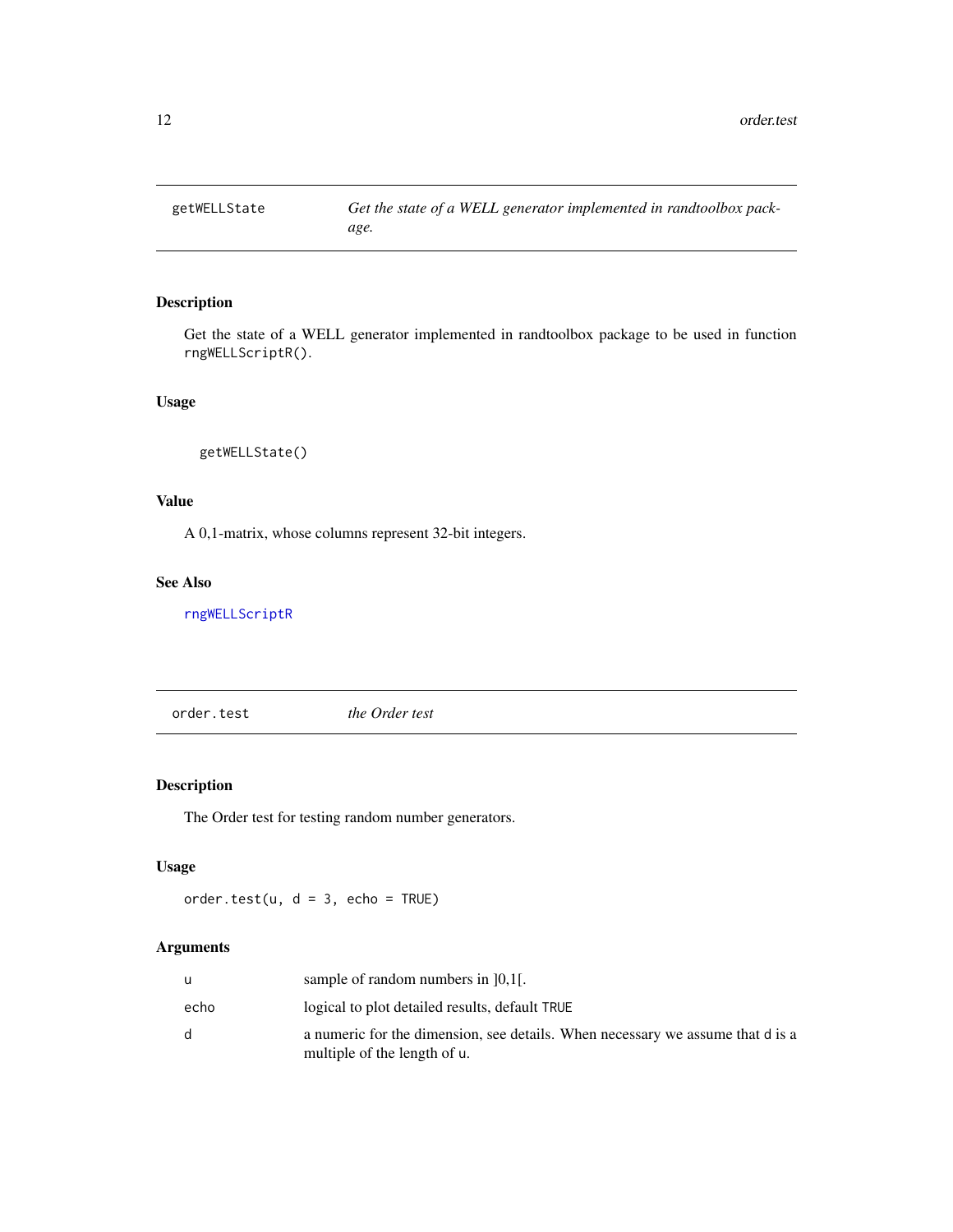#### <span id="page-12-0"></span>order.test 13

# Details

We consider a vector u, realisation of i.i.d. uniform random variables  $U_1, \ldots, U_n$ .

The Order test works on a sequence of d-uplets  $(x, y, z$  when d=3) of uniform i.i.d. random variables. The triplet is build from the vector  $u$ . The number of permutation among the components of a triplet is  $3! = 6$ , i.e.  $x < y < z$ ,  $x < z < y$ ,  $y < x < z$ ,  $y < z < x$ ,  $z < x < y$  and  $z < y < x$ . The Marsaglia test computes the empirical of the different permutations as well as the theoretical one  $n/6$  where n is the number of triplets. Finally the chi-squared statistic is

$$
S = \sum_{j=0}^{6} \frac{n_j - n/6)^2}{n/6}.
$$

#### Value

a list with the following components :

statistic the value of the chi-squared statistic.

p.value the p-value of the test.

observed the observed counts.

expected the expected counts under the null hypothesis.

residuals the Pearson residuals, (observed - expected) / sqrt(expected).

#### Author(s)

Christophe Dutang.

#### References

Planchet F., Jacquemin J. (2003), *L'utilisation de methodes de simulation en assurance*. Bulletin Francais d'Actuariat, vol. 6, 11, 3-69. (available online)

L'Ecuyer P. (2001), *Software for uniform random number generation distinguishing the good and the bad*. Proceedings of the 2001 Winter Simulation Conference. (available online)

L'Ecuyer P. (2007), *Test U01: a C library for empirical testing of random number generators.* ACM Trans. on Mathematical Software 33(4), 22.

## See Also

other tests of this package [freq.test](#page-7-1), [serial.test](#page-29-1), [poker.test](#page-13-1), [gap.test](#page-8-1) and [coll.test](#page-3-1)

ks. test for the Kolmogorov Smirnov test and [acf](#page-0-0) for the autocorrelation function.

#### Examples

```
# (1) mersenne twister vs torus
#
order.test(runif(6000))
order.test(torus(6000))
# (2)
```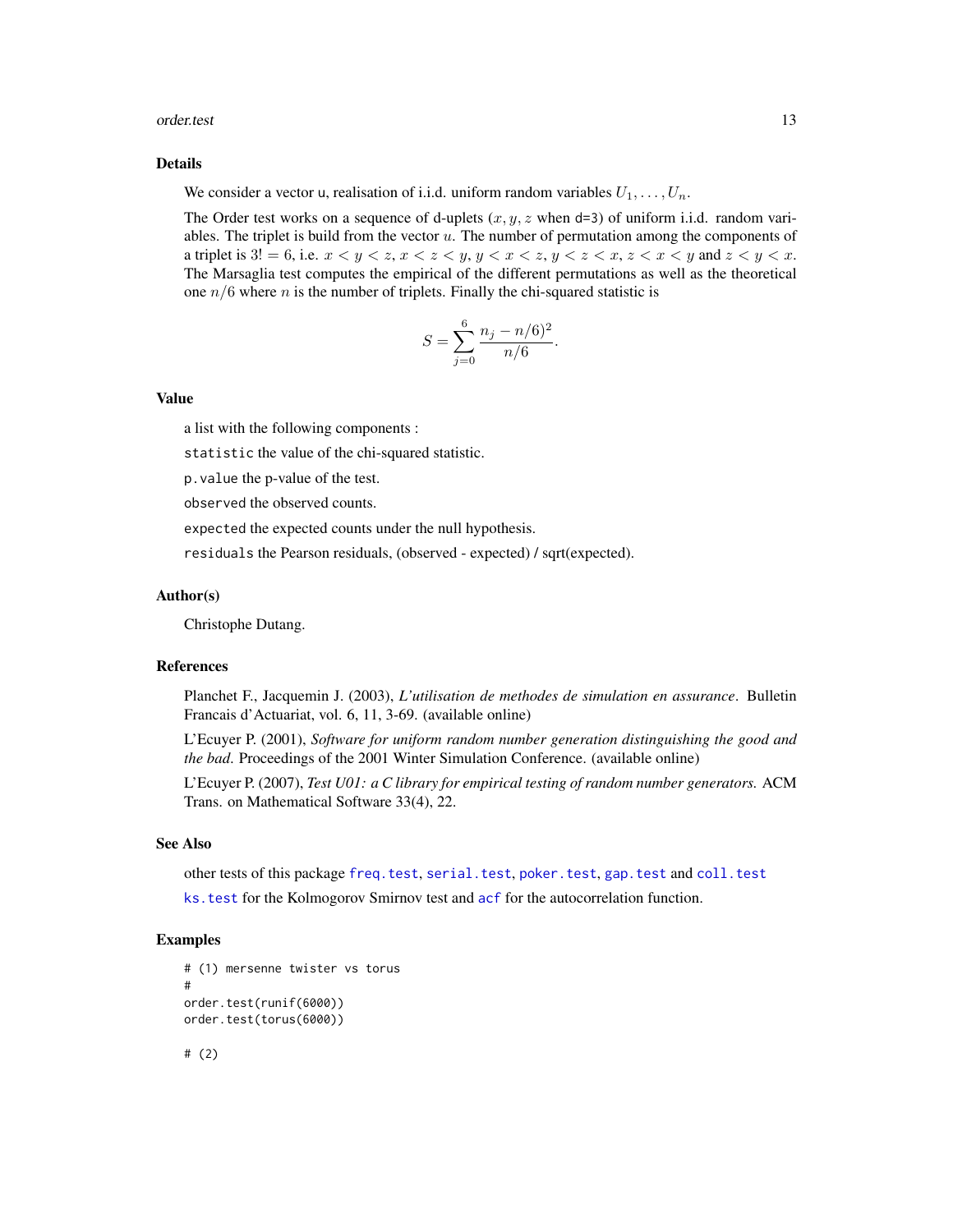```
#
order.test(runif(4000), 4)
order.test(torus(4000), 4)
# (3)
#
order.test(runif(5000), 5)
order.test(torus(5000), 5)
```
#### <span id="page-13-1"></span>poker.test *the Poker test*

#### Description

The Poker test for testing random number generators.

# Usage

 $poker.test(u, \text{nbcard} = 5, \text{echo} = TRUE)$ 

#### Arguments

| u      | sample of random numbers in $[0,1]$ .                                                         |
|--------|-----------------------------------------------------------------------------------------------|
| echo   | logical to plot detailed results, default TRUE                                                |
| nbcard | a numeric for the number of cards, we assume that the length of u is a multiple<br>of nbcard. |

# Details

We consider a vector u, realisation of i.i.d. uniform random variables  $U_1, \ldots, U_n$ .

Let us note  $k$  the card number (i.e. nbcard). The poker test computes a serie of 'hands' in  $\{0, \ldots, k-1\}$  from the sample  $h_i = \lfloor u_i d \rfloor$  (u must have a length dividable by k). Let  $n_j$  be the number of 'hands' with (exactly)  $j$  different cards. The probability is

$$
p_j = \frac{k!}{k^k(k-j)! \cdot s_k^j} \cdot \left(\frac{j}{k}\right)^j (k-j),
$$

where  $S_k^j$  denotes the Stirling numbers of the second kind. Finally the chi-squared statistic is

$$
S = \sum_{j=0}^{k-1} \frac{n_j - np_j/k)^2}{np_j/k}.
$$

<span id="page-13-0"></span>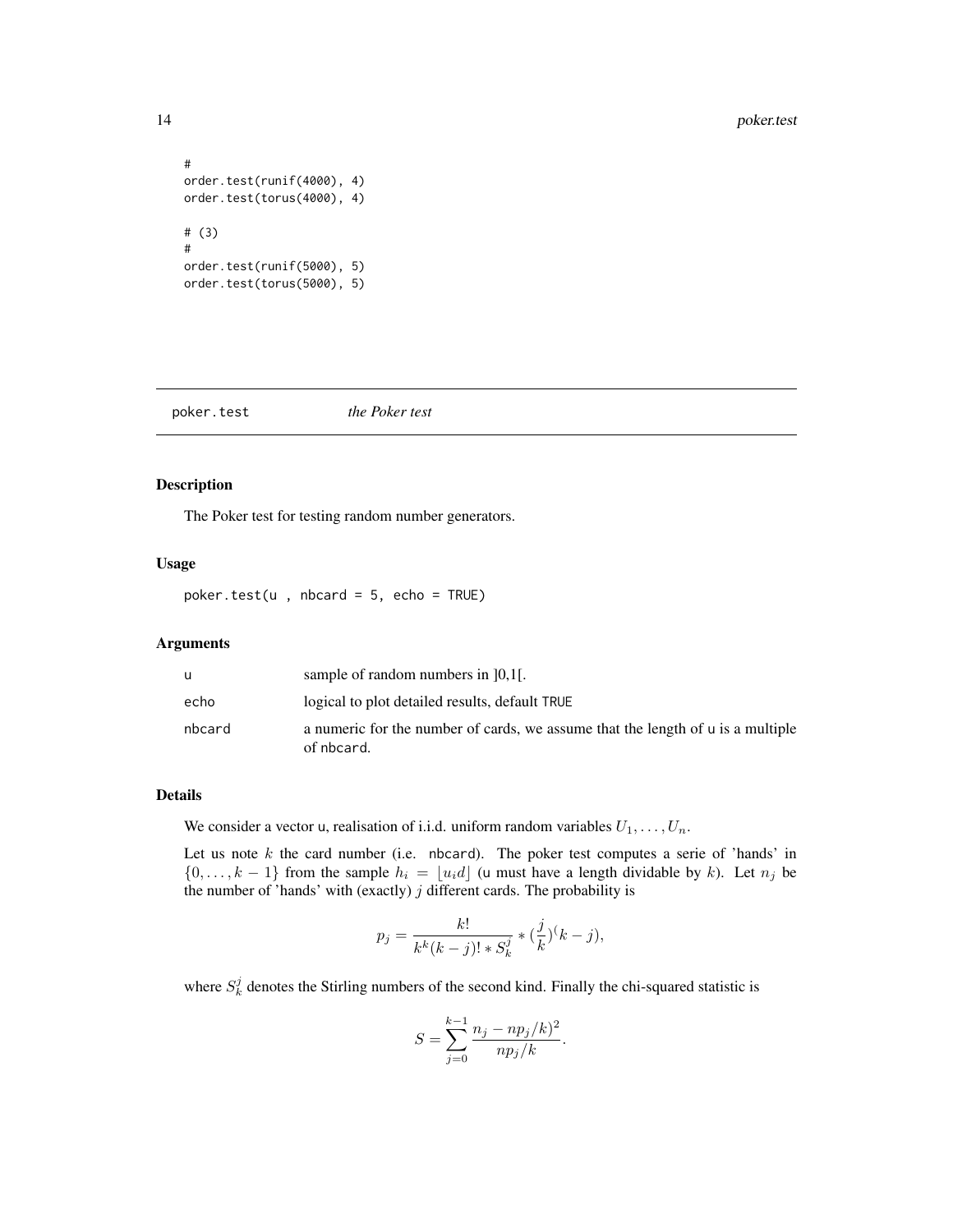#### <span id="page-14-0"></span>poker.test 15

#### Value

a list with the following components :

statistic the value of the chi-squared statistic.

p.value the p-value of the test.

observed the observed counts.

expected the expected counts under the null hypothesis.

residuals the Pearson residuals, (observed - expected) / sqrt(expected).

#### Author(s)

Christophe Dutang.

#### References

Planchet F., Jacquemin J. (2003), *L'utilisation de methodes de simulation en assurance*. Bulletin Francais d'Actuariat, vol. 6, 11, 3-69. (available online)

L'Ecuyer P. (2001), *Software for uniform random number generation distinguishing the good and the bad*. Proceedings of the 2001 Winter Simulation Conference. (available online)

L'Ecuyer P. (2007), *Test U01: a C library for empirical testing of random number generators.* ACM Trans. on Mathematical Software 33(4), 22.

#### See Also

other tests of this package [freq.test](#page-7-1), [serial.test](#page-29-1), [gap.test](#page-8-1), [order.test](#page-11-1) and [coll.test](#page-3-1)

ks. test for the Kolmogorov Smirnov test and [acf](#page-0-0) for the autocorrelation function.

# Examples

```
# (1) hands of 5 'cards'
#
poker.test(runif(50000))
# (2) hands of 4 'cards'
#
poker.test(runif(40000), 4)
# (3) hands of 42 'cards'
#
poker.test(runif(420000), 42)
```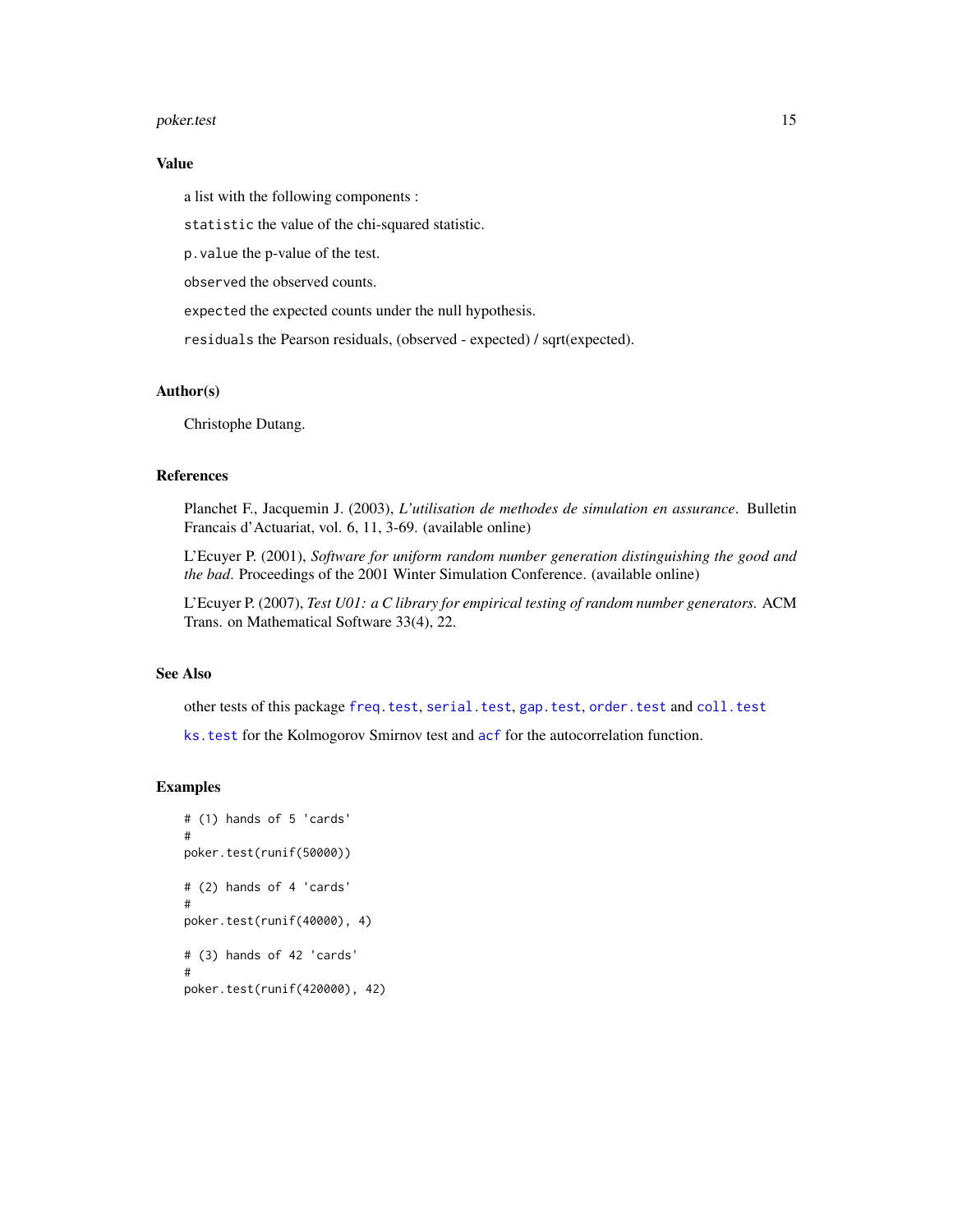#### <span id="page-15-1"></span><span id="page-15-0"></span>Description

General linear congruential generators such as Park Miller sequence, generalized feedback shift register such as SF-Mersenne Twister algorithm and WELL generator.

The list of supported generators consists of generators available via direct functions and generators available via set.generator() and runif() interface. Most of the generators belong to both these groups, but some generators are only available directly (SFMT) and some only via runif() interface (Mersenne Twister 2002). This help page describes the list of all the supported generators and the functions for the direct access to those, which are available in this way. See set.generator() for the generators available via runif() interface.

# Usage

```
congruRand(n, dim = 1, mod = 2^31-1, mult = 16807, incr = 0, echo)
SFMT(n, dim = 1, mexp = 19937, usepset = TRUE, withtorus = FALSE,
usetime = FALSE)
WELL(n, dim = 1, order = 512, temper = FALSE, version = "a")
knuthTAOCP(n, \text{dim} = 1)setSeed(seed)
```
# Arguments

| n         | number of observations. If length(n) $> 1$ , the length is taken to be the required<br>number.                                               |
|-----------|----------------------------------------------------------------------------------------------------------------------------------------------|
| dim       | dimension of observations (must be $\leq$ =100 000, default 1).                                                                              |
| seed      | a single value, interpreted as a positive integer for the seed. e.g. append your<br>day, your month and your year of birth.                  |
| mod       | an integer defining the modulus of the linear congruential generator.                                                                        |
| mult      | an integer defining the multiplier of the linear congruential generator.                                                                     |
| incr      | an integer defining the increment of the linear congruential generator.                                                                      |
| echo      | a logical to plot the seed while computing the sequence.                                                                                     |
| mexp      | an integer for the Mersenne exponent of SFMT algorithm. See details                                                                          |
| withtorus | a numeric in $[0,1]$ defining the proportion of the torus sequence appended to the<br>SFMT sequence; or a logical equals to FALSE (default). |
| usepset   | a logical to use a set of 12 parameters set for SFMT. default TRUE.                                                                          |
| usetime   | a logical to use the machine time to start the Torus sequence, default TRUE. if<br>FALSE, the Torus sequence start from the first term.      |
| order     | a positive integer for the order of the characteristic polynomial, see details                                                               |
| temper    | a logical if you want to do a tempering stage, see details                                                                                   |
| version   | a character either 'a' or 'b', see details                                                                                                   |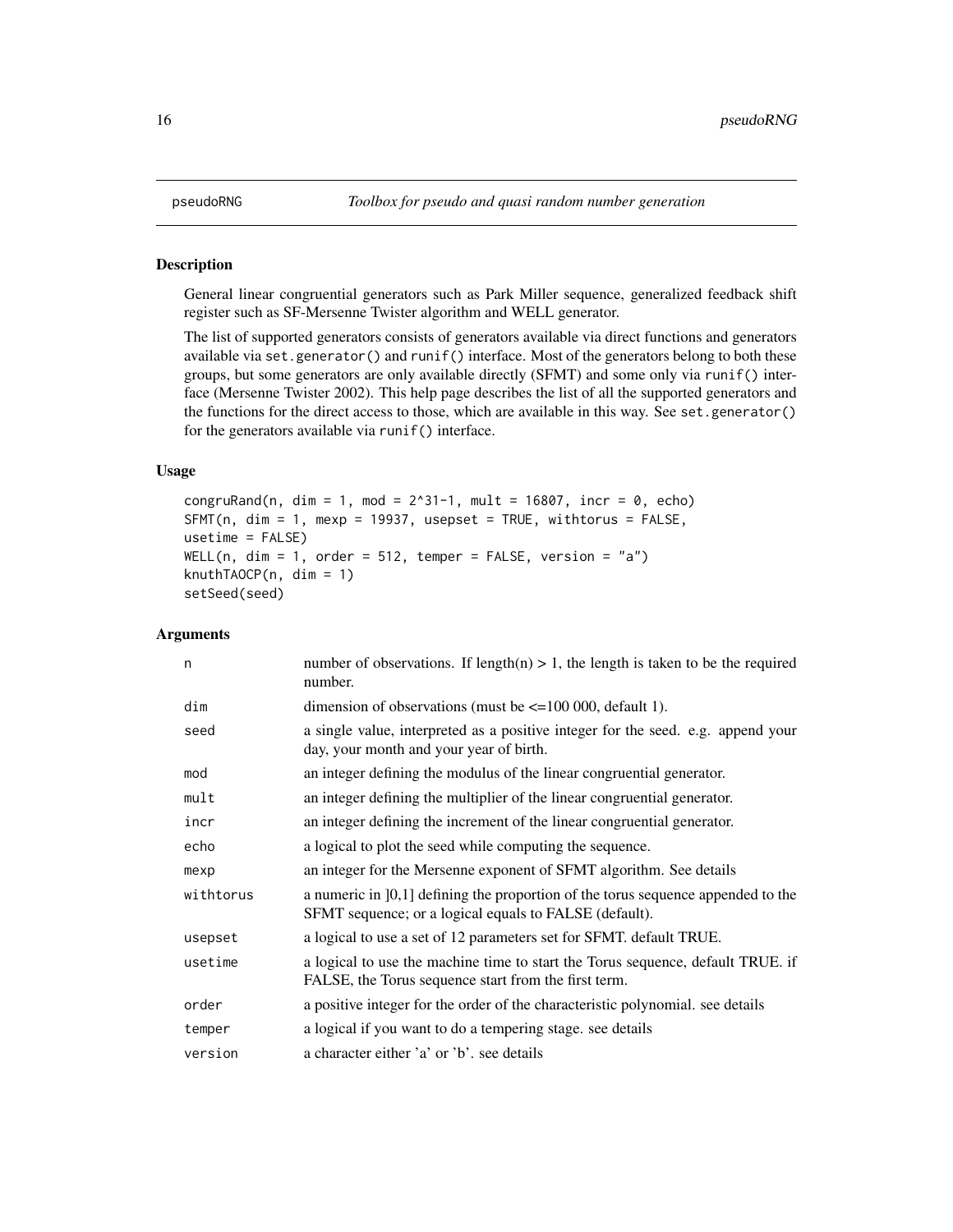#### Details

The currently available generator are given below.

Linear congruential generators: The kth term of a linear congruential generator is defined as

$$
u_k = \frac{(a * u_{k-1} + c) \bmod m}{m}
$$

where a denotes the multiplier, c the increment and m the modulus, with the constraint  $0 \leq$  $a < m$  and  $0 < c < m$ . The default setting is the Park Miller sequence with  $a = 16807$ ,  $m = 2^31 - 1$  and  $c = 0$ .

Knuth TAOCP 2002 (double version): The Knuth-TACOP-2002 is a Fibonnaci-lagged generator invented by Knuth(2002), based on the following recurrence.

$$
x_n = (x_{n-37} + x_{n-100}) \bmod 2^{30},
$$

In R, there is the integer version of this generator.

All the C code for this generator called RAN\\_ARRAY by Knuth is the code of D. Knuth (cf. <https://www-cs-faculty.stanford.edu/~uno/programs.html>) except some C code, we add, to *interface* with R.

- Mersenne Twister 2002 generator: The generator suggested by Makoto Matsumoto and Takuji Nishimura with the improved initialization from 2002. See [http://www.math.sci.hiroshima](http://www.math.sci.hiroshima-u.ac.jp/~m-mat/MT/emt.html)-u. [ac.jp/~m-mat/MT/emt.html](http://www.math.sci.hiroshima-u.ac.jp/~m-mat/MT/emt.html) for more information on the generator itself. This generator is available only via set.generator() and runif() interface. Mersenne Twister generator used in base R is the same generator (the recurrence), but with a different initialization and the output transformation. The implementation included in randtoolbox allows to generate the same random numbers as in Matlab, see examples in set.generator().
- SF Mersenne-Twister algorithm: SFMT function implements the SIMD-oriented Fast Mersenne Twister algorithm (cf. [http://www.math.sci.hiroshima-u.ac.jp/~m-mat/MT/SFMT/inde](http://www.math.sci.hiroshima-u.ac.jp/~m-mat/MT/SFMT/index.html)x. [html](http://www.math.sci.hiroshima-u.ac.jp/~m-mat/MT/SFMT/index.html)). The SFMT generator has a period of length  $2^m - 1$  where m is a Mersenne exponent. In the function SFMT,  $m$  is given through mexp argument. By default it is 19937 like the "old" MT algorithm. The possible values for the Mersenne exponent are 607, 1279, 2281, 4253, 11213, 19937, 44497, 86243, 132049, 216091.

There are numerous parameters for the SFMT algorithm (see the article for details). By default, we use a different set of parameters (among 32 sets) at *each call* of SFMT (usepset=TRUE). The user can use a fixed set of parameters with usepset=FALSE. Let us note there is for the moment just *one* set of parameters for 44497, 86243, 132049, 216091 mersenne exponent. Sets of parameters can be found in appendix of the vignette.

The use of different parameter sets is motivated by the following citation of Matsumoto and Saito on this topic :

"*Using one same pesudorandom number generator for generating multiple independent streams by changing the initial values may cause a problem (with negligibly small probability). To avoid the problem, using diffrent parameters for each generation is prefered. See Matsumoto M. and Nishimura T. (1998) for detailed information.*"

All the C code for SFMT algorithm used in this package is the code of M. Matsumoto and M. Saito (cf. <http://www.math.sci.hiroshima-u.ac.jp/~m-mat/MT/emt.html>), except we add some C code to *interface* with R. Streaming SIMD Extensions 2 (SSE2) operations are not yet supported.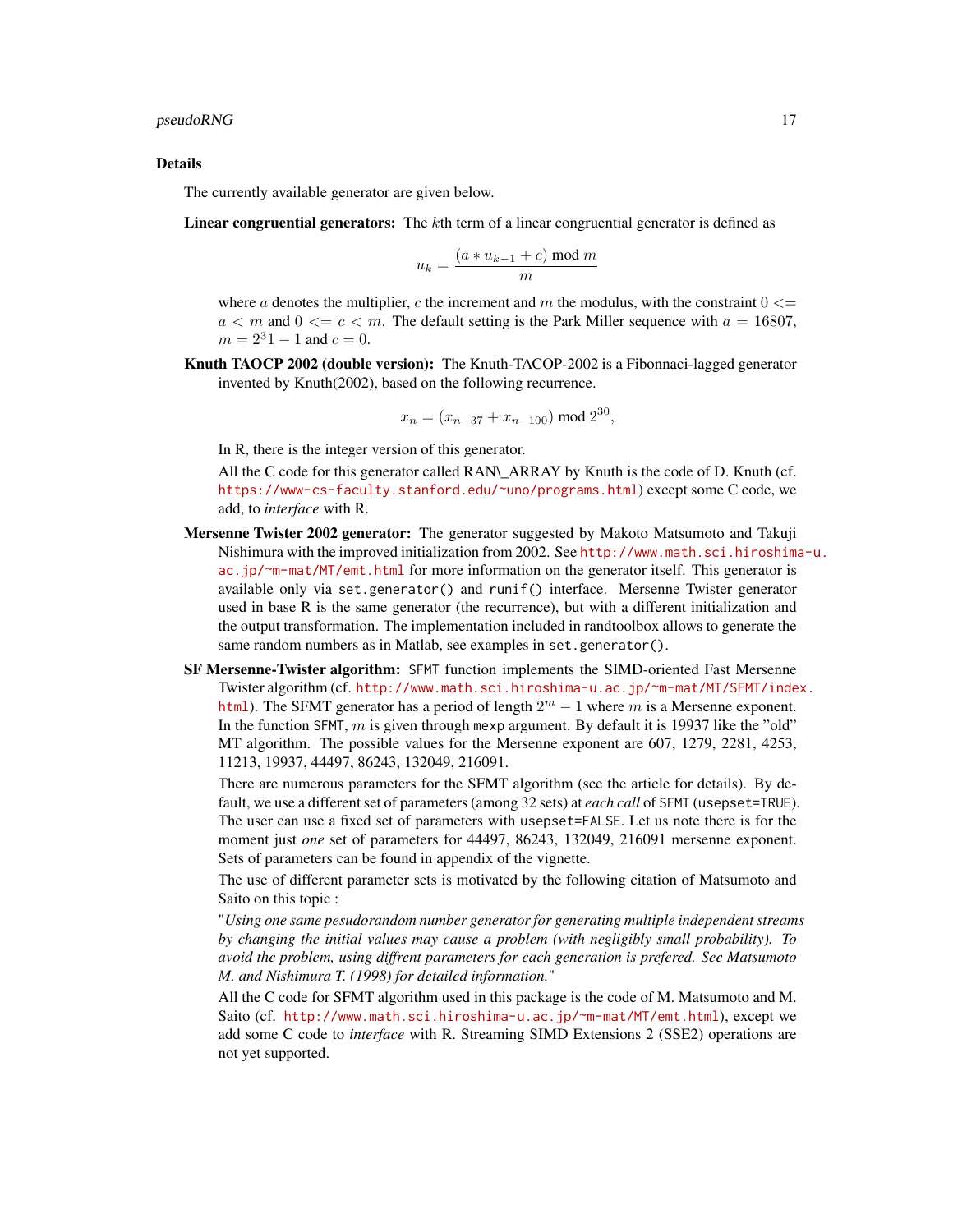WELL generator: The WELL (which stands for Well Equidistributed Long-period Linear) is in a sentence a generator with better equidistribution than Mersenne Twister algorithm but this gain of quality has to be paid by a slight higher cost of time. See Panneton et al. (2006) for details.

The order argument of WELL generator is the order of the characteristic polynomial, which is denoted by k in Paneton F., L'Ecuyer P. and Matsumoto M. (2006). Possible values for order are 512, 521, 607, 1024 where no tempering are needed (thus possible). Order can also be 800, 19937, 21071, 23209, 44497 where a tempering stage is possible through the temper argument. Furthermore a possible 'b' version of WELL RNGs are possible for the following order 521, 607, 1024, 800, 19937, 23209 with the version argument.

All the C code for WELL generator used in this package is the code of P. L'Ecuyer (cf. [http:](http://www.iro.umontreal.ca/~lecuyer/) [//www.iro.umontreal.ca/~lecuyer/](http://www.iro.umontreal.ca/~lecuyer/)), except some C code, we add, to *interface* with R.

- Set the seed: The function set Seed is similar to the function set, seed in R. It sets the seed to the one given by the user. Do not use a seed with too few ones in its binary representation. Generally, we append our day, our month and our year of birth or append a day, a month and a year. We recall by default with use the machine time to set the seed except for quasi random number generation.
- Set the generator: Some of the generators are available using runif() interface. See set, generator() for more information.

See the pdf vignette for details.

#### Value

SFMT, WELL, congruRand and knuthTAOCP generate random variables in ]0,1[, [0,1[ and [0,1[ respectively. It returns a  $nxdim$  matrix, when dim>1 otherwise a vector of length n.

congruRand may raise an error code if parameters are not correctly specified: -1 if the multiplier is zero; -2 if the multiplier is greater or equal than the modulus; -3 if the increment is greater or equal than the modulus;  $-4$  if the multiplier times the modulus minus 1 is greater than  $2^{\circ}64-1$  minus the increment; -5 if the seed is greater or equal than the modulus.

setSeed sets the seed of the randtoolbox package (i.e. both for the knuthTAOCP, SFMT, WELL and congruRand functions).

#### Author(s)

Christophe Dutang and Petr Savicky

### **References**

Knuth D. (1997), *The Art of Computer Programming V2 Seminumerical Algorithms*, Third Edition, Massachusetts: Addison-Wesley.

Matsumoto M. and Nishimura T. (1998), *Dynamic Creation of Pseudorandom Number Generators*, Monte Carlo and Quasi-Monte Carlo Methods, Springer, pp 56–69. (available online)

Matsumoto M., Saito M. (2008), *SIMD-oriented Fast Mersenne Twister: a 128-bit Pseudorandom Number Generator*. (available online)

Paneton F., L'Ecuyer P. and Matsumoto M. (2006), *Improved Long-Period Generators Based on Linear Recurrences Modulo 2*, ACM Transactions on Mathematical Software. (preprint available online)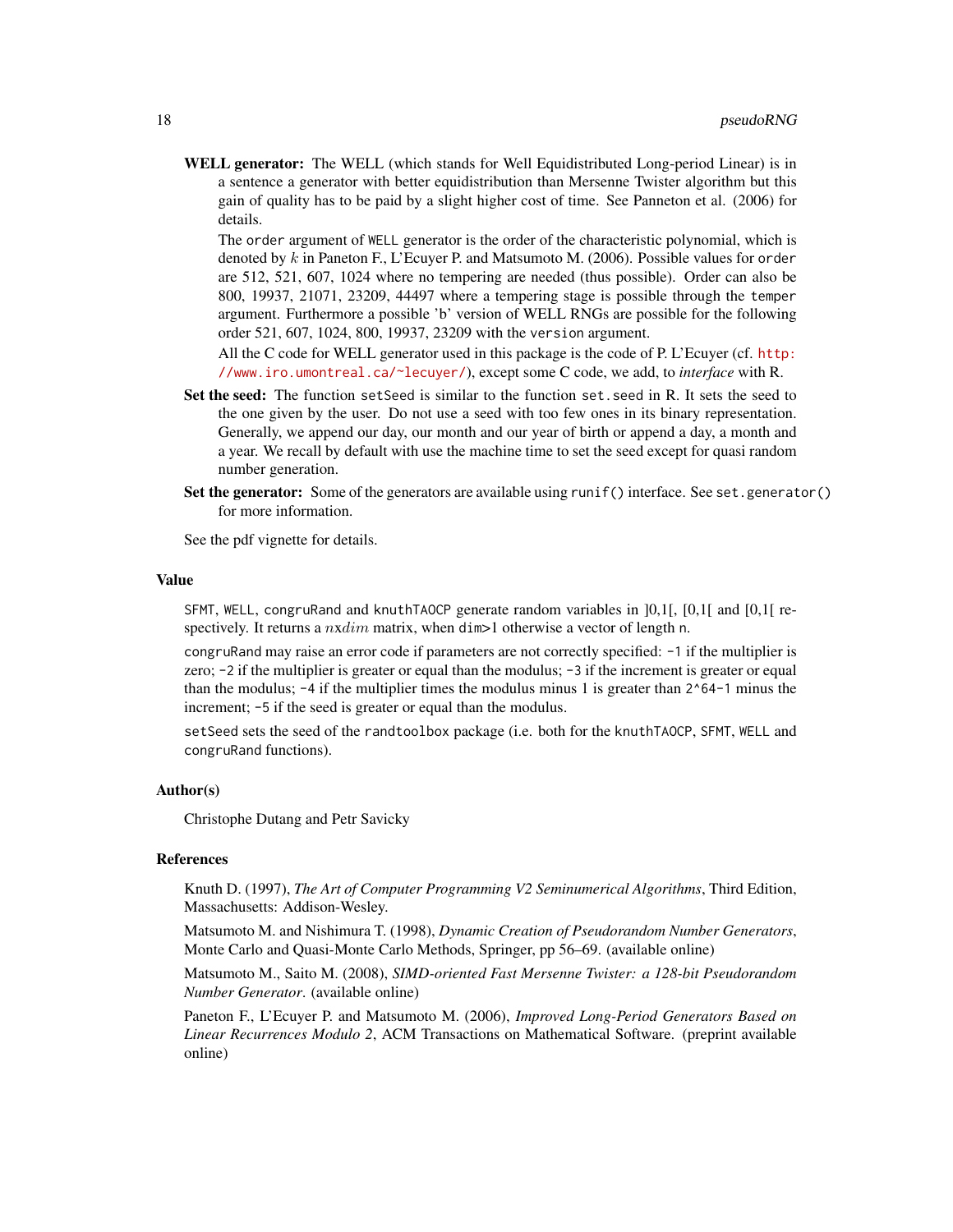# <span id="page-18-0"></span>pseudoRNG 19

Park S. K., Miller K. W. (1988), *Random number generators: good ones are hard to find*. Association for Computing Machinery, vol. 31, 10, pp 1192-2001. (available online)

Wikipedia (2008), *a linear congruential generator*.

#### See Also

[.Random.seed](#page-0-0) for what is done in R about random number generation and [runifInterface](#page-26-1) for the runif interface.

# Examples

```
require(rngWELL)
# (1) the Park Miller sequence
#
# Park Miller sequence, i.e. mod = 2^31-1, mult = 16807, incr=0
# the first 10 seeds used in Park Miller sequence
# 16807 1
# 282475249 2
# 1622650073 3
# 984943658 4
# 1144108930 5
# 470211272 6
# 101027544 7
# 1457850878 8
# 1458777923 9
# 2007237709 10
setSeed(1)
congruRand(10, echo=TRUE)
# the 9998+ th terms
# 925166085 9998
# 1484786315 9999
# 1043618065 10000
# 1589873406
# 2010798668 10002
setSeed(1614852353) #seed for the 9997th term
congruRand(5, echo=TRUE)
# (2) the SF Mersenne Twister algorithm
SFMT(1000)
#Kolmogorov Smirnov test
#KS statistic should be around 0.037
ks.test(SFMT(1000), punif)
#KS statistic should be around 0.0076
ks.test(SFMT(10000), punif)
#different mersenne exponent with a fixed parameter set
#
```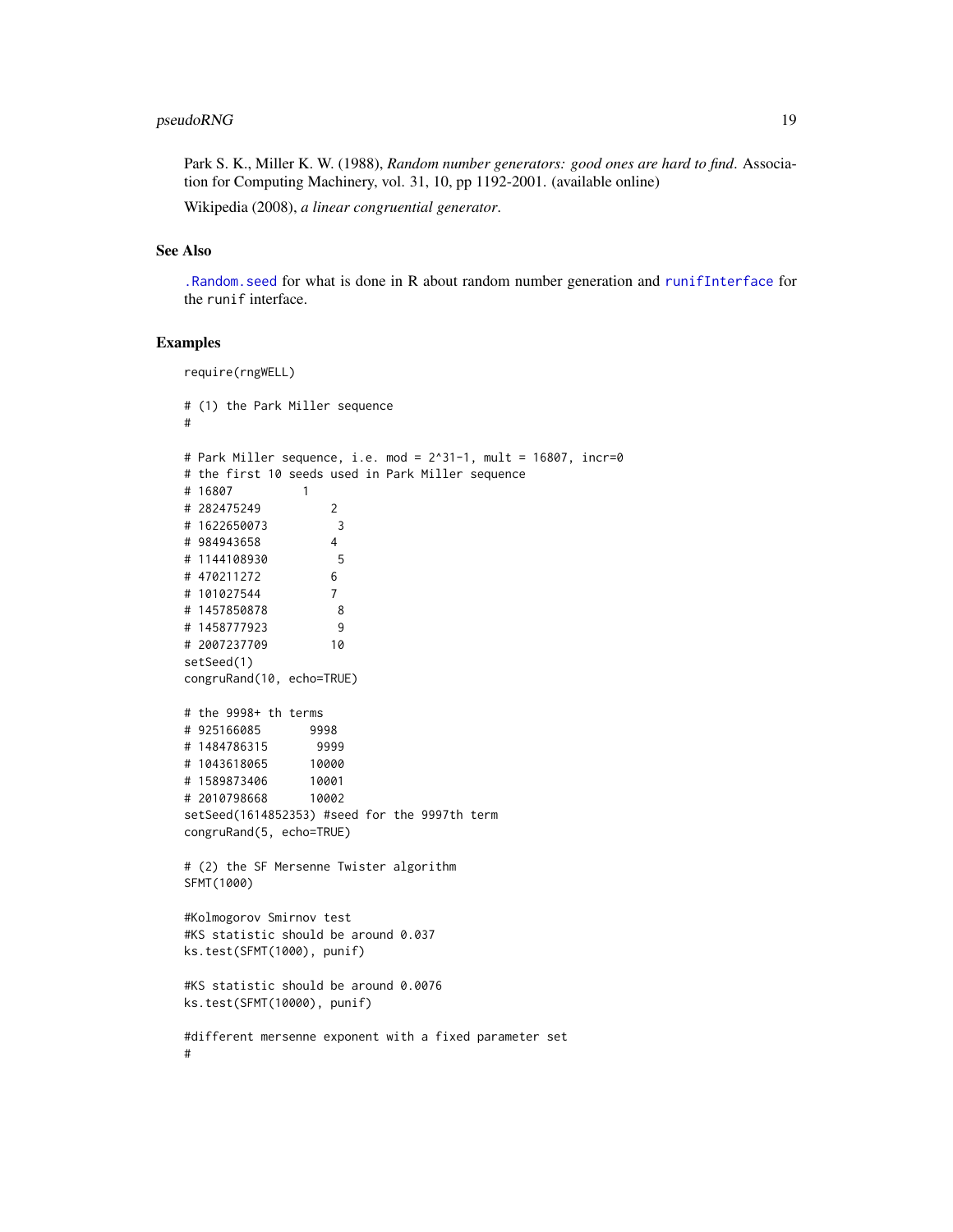```
SFMT(10, mexp = 607, usepset = FALSE)SFMT(10, mexp = 1279, usepest = FALSE)SFMT(10, mexp = 2281, usepset = FALSE)SFMT(10, mexp = 4253, usepest = FALSE)SFMT(10, mexp = 11213, usepest = FALSE)SFMT(10, mexp = 19937, usepset = FALSE)
SFMT(10, mexp = 44497, usepset = FALSE)SFMT(10, mexp = 86243, usepest = FALSE)SFMT(10, mexp = 132049, usepset = FALSE)SFMT(10, mexp = 216091, usepset = FALSE)
#use different sets of parameters [default when possible]
#
for(i in 1:7) print(SFMT(1, mexp = 607))for(i in 1:7) print(SFMT(1, mexp = 2281))for(i in 1:7) print(SFMT(1, mexp = 4253))for(i in 1:7) print(SFMT(1, mexp = 11213))
for(i in 1:7) print(SFMT(1, mexp = 19937))
#use a fixed set and a fixed seed
#should be the same output
setSeed(08082008)
SFMT(1, usepset = FALSE)
setSeed(08082008)
SFMT(1, usepset = FALSE)
# (3) withtorus argument
#
# one third of outputs comes from Torus algorithm
u <- SFMT(1000, with=1/3)
# the third term of the following code is the first term of torus sequence
print(u[666:670] )
# (4) WELL generator
#
# 'basic' calls
# WELL512
WELL(10, order = 512)
# WELL1024
WELL(10, order = 1024)
# WELL19937
WELL(10, order = 19937)
# WELL44497
WELL(10, order = 44497)
# WELL19937 with tempering
WELL(10, order = 19937, temper = TRUE)
# WELL44497 with tempering
WELL(10, order = 44497, temper = TRUE)
# tempering vs no tempering
```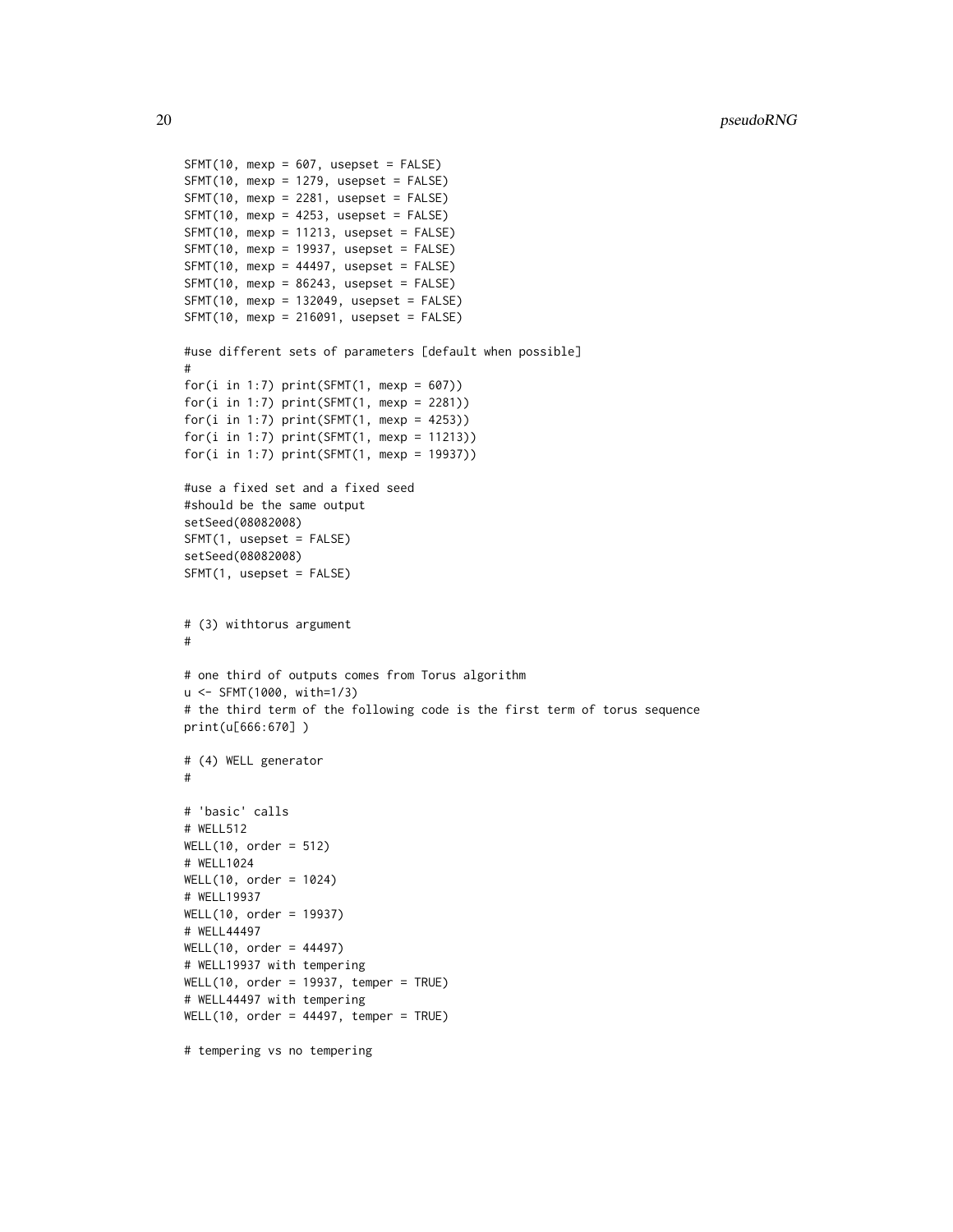# pseudoRNG 21

```
setSeed4WELL(08082008)
WELL(10, order =19937)
setSeed4WELL(08082008)
WELL(10, order =19937, temper=TRUE)
# (5) Knuth TAOCP generator
#
knuthTAOCP(10)
knuthTAOCP(10, 2)
# (6) How to set the seed?
# all example is duplicated to ensure setSeed works
# congruRand
setSeed(1302)
congruRand(1)
setSeed(1302)
congruRand(1)
# SFMT
setSeed(1302)
SFMT(1, usepset=FALSE)
setSeed(1302)
SFMT(1, usepset=FALSE)
# BEWARE if you do not set usepset to FALSE
setSeed(1302)
SFMT(1)
setSeed(1302)
SFMT(1)
# WELL
setSeed(1302)
WELL(1)
setSeed(1302)
WELL(1)
# Knuth TAOCP
setSeed(1302)
knuthTAOCP(1)
setSeed(1302)
knuthTAOCP(1)
# (7) computation times on my 2017 macbook (my 2007 macbook), mean of 1000 runs
#
## Not run:
# algorithm time in seconds for n=10^6
# classical Mersenne Twister 0.028155 (0.066)
# SF Mersenne Twister 0.008223 (0.044)
# WELL generator 0.006407 (0.065)
# Knuth TAOCP 0.002923 (0.046)
# Park Miller 0.015635 (0.108)
n <- 1e+06
```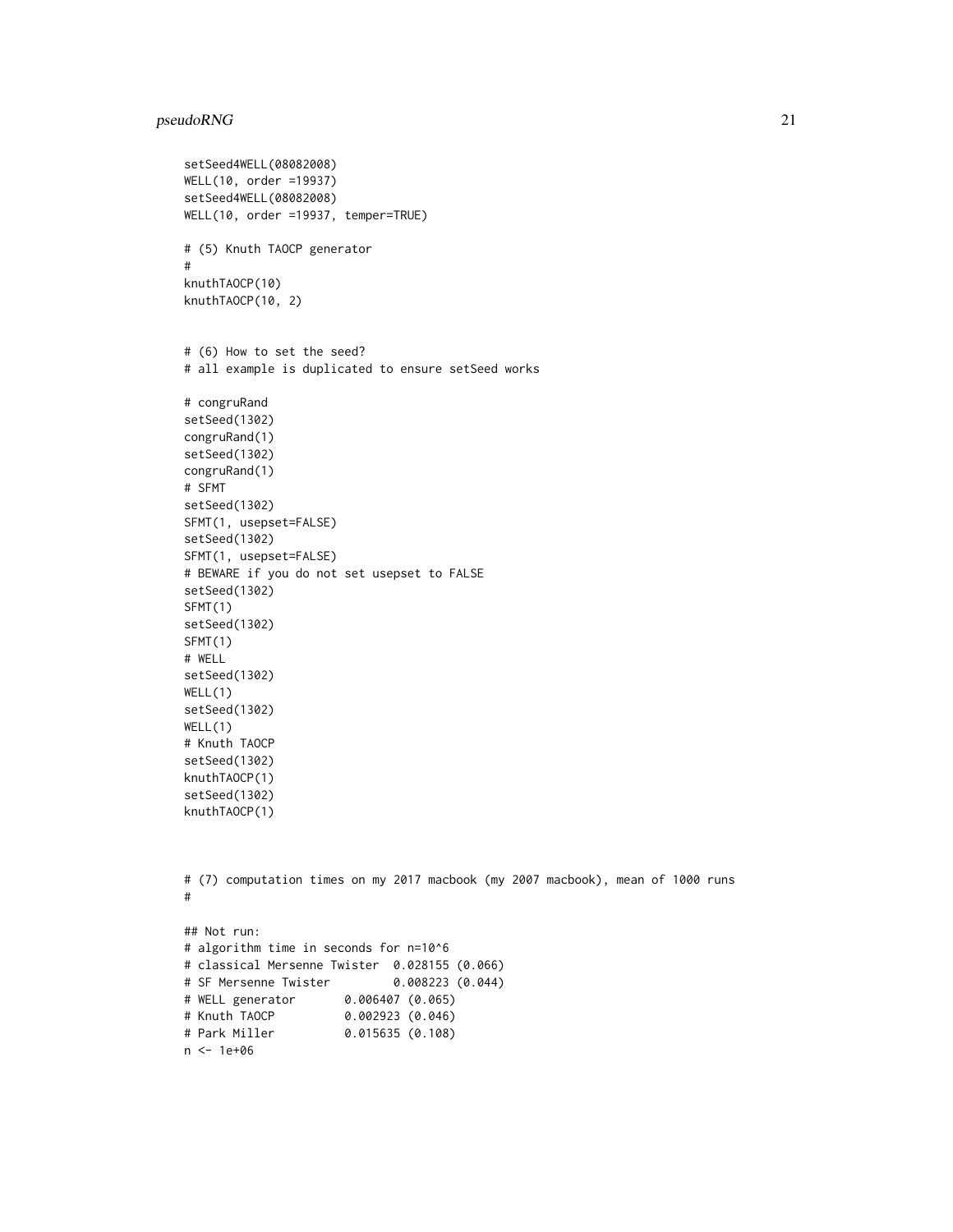```
mean( replicate( 1000, system.time( runif(n), gcFirst=TRUE)[3]) )
mean( replicate( 1000, system.time( SFMT(n), gcFirst=TRUE)[3]) )
mean( replicate( 1000, system.time( WELL(n), gcFirst=TRUE)[3]) )
mean( replicate( 1000, system.time( knuthTAOCP(n), gcFirst=TRUE)[3]) )
mean( replicate( 1000, system.time( congruRand(n), gcFirst=TRUE)[3]) )
## End(Not run)
```
<span id="page-21-1"></span>quasiRNG *Toolbox for quasi random number generation*

#### <span id="page-21-2"></span>Description

the Torus algorithm, the Sobol and Halton sequences.

# Usage

```
torus(n, dim = 1, prime, init = TRUE, mixed = FALSE, usetime = FALSE,
                 normal = FALSE, mexp = 19937, start = 1)
sobol(n, dim = 1, init = TRUE, scrambling = 0, seed = NULL, normal = FALSE,mixed = FALSE, method = "C", mexp = 19937, start = 1,
                  maxit = 10halton(n, dim = 1, init = TRUE, normal = FALSE, usetime = FALSE,
                   mixed = FALSE, method = "C", new = 19937, start = 1)
```
# Arguments

| n          | number of observations. If length(n) $> 1$ , the length is taken to be the required<br>number.                                                                                                                                                                                                    |
|------------|---------------------------------------------------------------------------------------------------------------------------------------------------------------------------------------------------------------------------------------------------------------------------------------------------|
| dim        | dimension of observations default 1.                                                                                                                                                                                                                                                              |
| init       | a logical, if TRUE the sequence is initialized and restarts to the start value,<br>otherwise not. By default TRUE.                                                                                                                                                                                |
| normal     | a logical if normal deviates are needed, default FALSE.                                                                                                                                                                                                                                           |
| scrambling | an integer value, if 1, 2 or 3 the sequence is scrambled otherwise not. If scrambling=1,<br>Owen type type of scrambling is applied, if scrambling=2, Faure-Tezuka type<br>of scrambling, is applied, and if scrambling=3, both Owen+Faure-Tezuka type<br>of scrambling is applied. By default 0. |
| seed       | an integer value, the random seed for initialization of the scrambling process<br>(only for sobol with scrambling > 0). If NULL, set to 4711.                                                                                                                                                     |
| prime      | a single prime number or a vector of prime numbers to be used in the Torus<br>sequence. (optional argument).                                                                                                                                                                                      |
| mixed      | a logical to combine the QMC algorithm with the SFMT algorithm, default<br>FALSE.                                                                                                                                                                                                                 |

<span id="page-21-0"></span>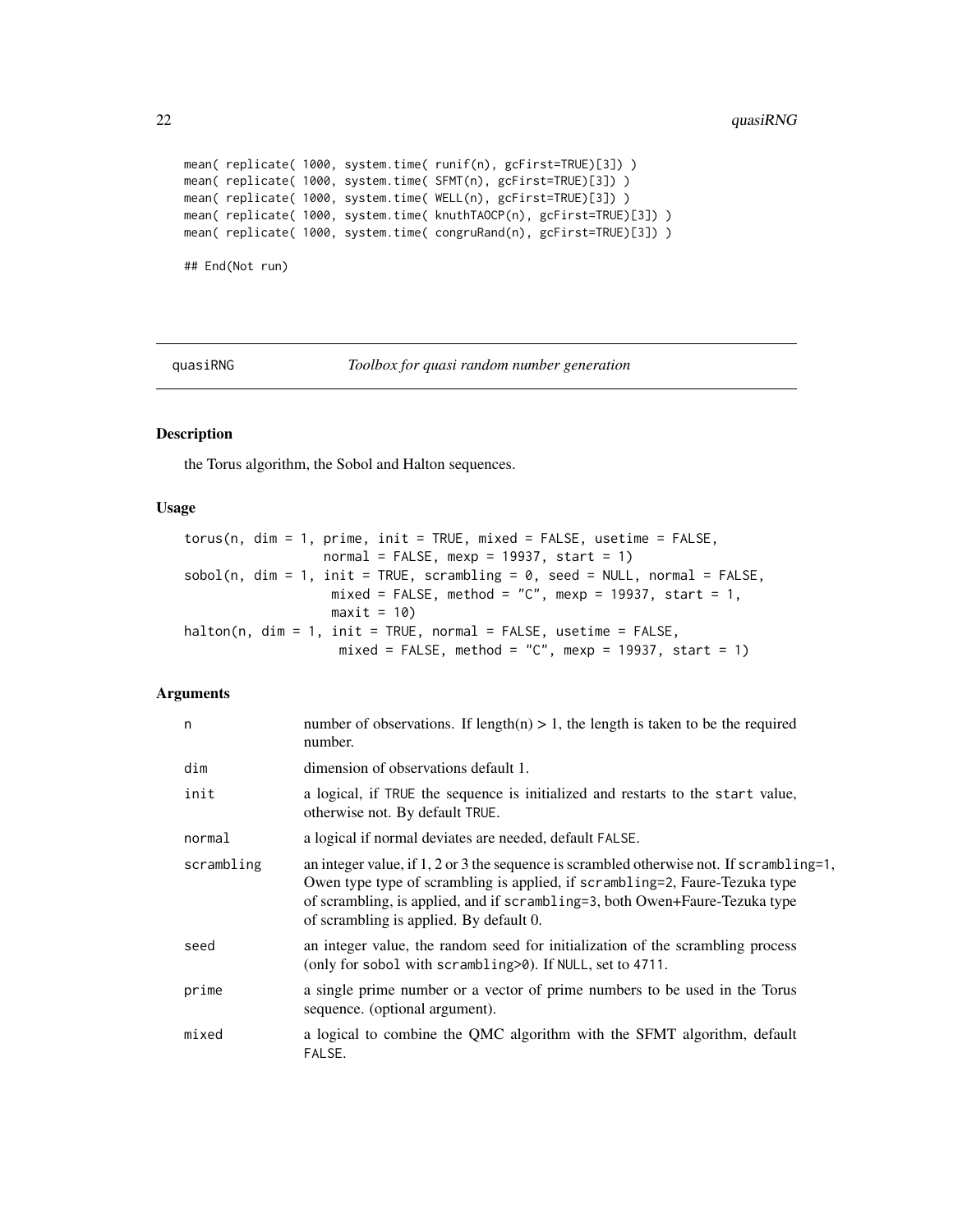#### <span id="page-22-0"></span>quasiRNG  $\sim$  23

| usetime | a logical to use the machine time to start the Torus sequence, default FALSE, i.e.<br>when usetime=FALSE the Torus sequence start from the first term, usetime is<br>only used when mixed=FALSE. |
|---------|--------------------------------------------------------------------------------------------------------------------------------------------------------------------------------------------------|
| method  | a character string either "C". Note that mixed=TRUE is only available when<br>$method="C".$                                                                                                      |
| mexp    | an integer for the Mersenne exponent of SFMT algorithm, only used when<br>mixed=TRUE.                                                                                                            |
| start   | an integer 0 or 1 to initiliaze the sequence, default to 1, only used when $init$ =TRUE.                                                                                                         |
| maxit   | a positive integer used to control inner loops both for generating randomized<br>seed and for controlling outputs (when needed).                                                                 |

#### Details

Scrambling is temporarily disabled and will be reintroduced in a future release.

The currently available generator are given below. Whatever the sequence, when normal=TRUE, outputs are transformed with the quantile of the standard normal distribution [qnorm](#page-0-0). If init=TRUE, the default, unscrambled and unmixed-SFMT quasi-random sequences start from start. If start != 0 and normal=FALSE, we suggest to use 0 as recommended by Owen (2020). One must handle the starting value (0) correctly if a quantile function of a non-lower-bounded distribution is used.

**Torus algorithm:** The kth term of the Torus algorithm in d dimension is given by

$$
u_k = (frac(k\sqrt{p_1}), ..., frac(k\sqrt{p_d}))
$$

where  $p_i$  denotes the ith prime number, frac the fractional part (i.e.  $frac(x) = x - floor(x)$ ). We use the 100 000 first prime numbers from <https://primes.utm.edu/>, thus the dimension is limited to 100 000. If the user supplys prime numbers through the argument prime, we do NOT check for primality and we cast numerics to integers, (i.e. prime=7.1234 will be cast to prime=7 before computing Torus sequence). The Torus sequence starts from  $k = 1$  when initialized with  $init = TRUE$  and so not depending on machine time usetime = FALSE. This is the default. When  $init = FALSE$ , the sequence is not initialized (to 1) and starts from the last term. We can also use the machine time to start the sequence with usetime = TRUE, which overrides init or a randomized when mixed = TRUE.

- (scrambled) Sobol sequences Computes uniform Sobol low discrepancy numbers. The sequence starts from  $k = 1$  when initialized with init = TRUE (default). When scrambling > 0, a scrambling is performed or when mixed = TRUE, a randomized seed is performed. If some number of Sobol sequences are generated outside [0,1) with scrambling, the seed is randomized until we obtain all numbers in [0,1). One version of Sobol sequences is available the current version in Fortran (method = "Fortran") since method = "C" is under development.
- Halton sequences Calculates a matrix of uniform or normal deviated halton low discrepancy numbers. Let us note that Halton sequence in dimension is the Van Der Corput sequence. The Halton sequence starts from  $k = 1$  when initialized with init = TRUE (default) and no not depending on machine time usetime = FALSE. When init = FALSE, the sequence is not initialized (to 1) and starts from the last term. We can also use the machine time to start the sequence with usetime = TRUE, which overrides init. Two versions of Halton sequences are available the historical version in Fortran (method = "Fortran") and the new version in C (method = "C"). If method = "C", mixed argument can be used to randomized the Halton sequences.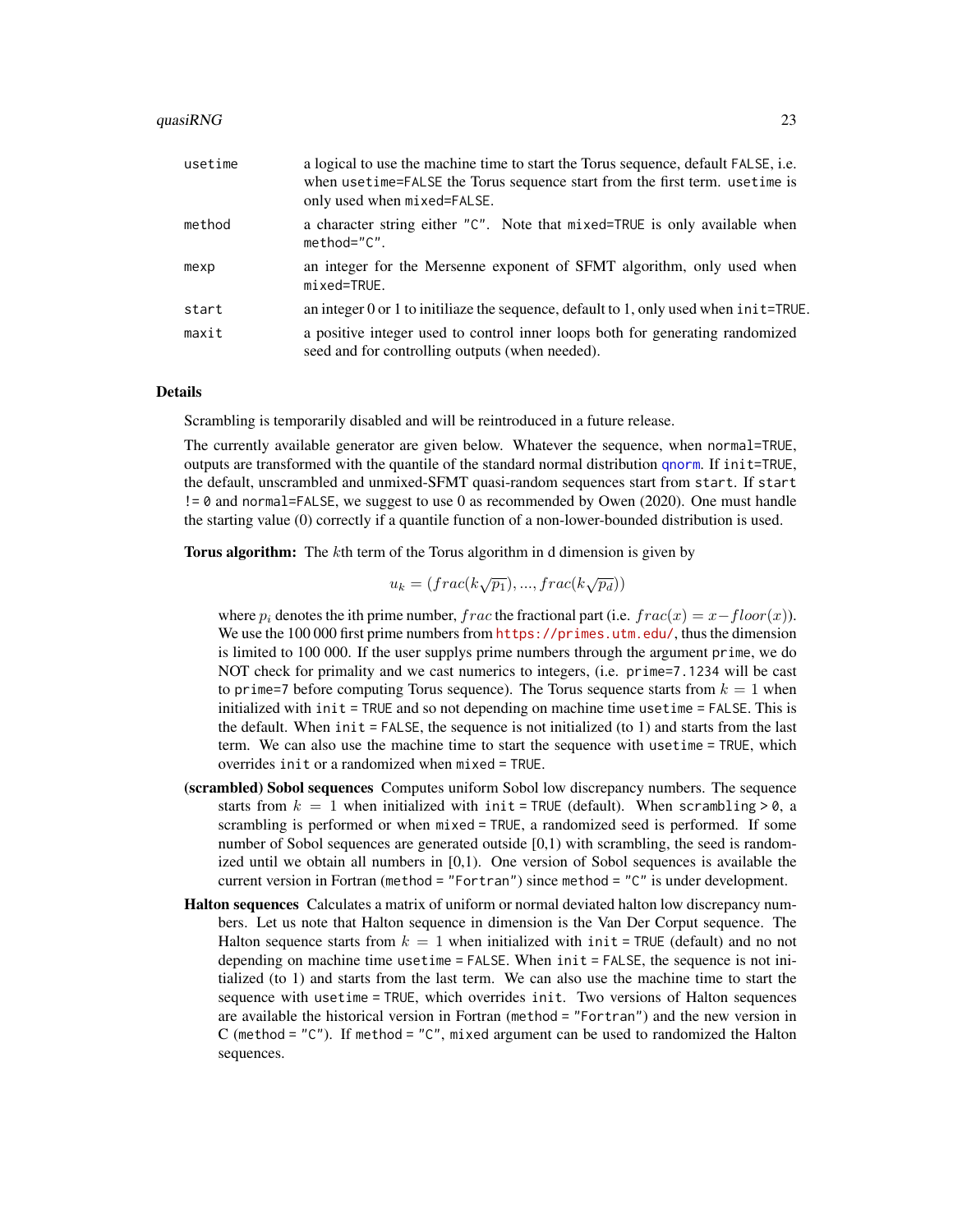<span id="page-23-0"></span>See the pdf vignette for details.

#### Value

torus, halton and sobol generates random variables in  $[0,1)$ . It returns a nxdim matrix, when dim>1 otherwise a vector of length n.

#### Author(s)

Christophe Dutang and Diethelm Wuertz

#### References

Bratley P., Fox B.L. (1988), *Algorithm 659: Implementing Sobol's Quasirandom Sequence Generator*, ACM Transactions on Mathematical Software 14, 88–100.

Joe S., Kuo F.Y. (2003), *Remark on Algorithm 659: Implementing Sobol's Quaisrandom Seqence Generator*, ACM Transactions on Mathematical Software 29, 49–57.

Joe S., Kuo F.Y. (2008), *Constructing Sobol sequences with better two-dimensional projections*, SIAM J. Sci. Comput. 30, 2635–2654, [https://web.maths.unsw.edu.au/~fkuo/sobol/index.](https://web.maths.unsw.edu.au/~fkuo/sobol/index.html) [html](https://web.maths.unsw.edu.au/~fkuo/sobol/index.html).

Owen A.B. (2020), *On dropping the first Sobol' point*, <https://arxiv.org/abs/2008.08051>.

Planchet F., Jacquemin J. (2003), *L'utilisation de methodes de simulation en assurance*. Bulletin Francais d'Actuariat, vol. 6, 11, 3-69. (available online)

### See Also

[pseudoRNG](#page-15-1) for pseudo random number generation, [.Random.seed](#page-0-0) for what is done in R about random number generation.

#### Examples

```
# (1) the Torus algorithm
#
torus(100)
# example of setting the seed
setSeed(1)
torus(5)
setSeed(6)
torus(5)
#the same
setSeed(1)
torus(10)
#no use of the machine time
torus(10, use=FALSE)
#Kolmogorov Smirnov test
```
#KS statistic should be around 0.0019 ks.test(torus(1000), punif)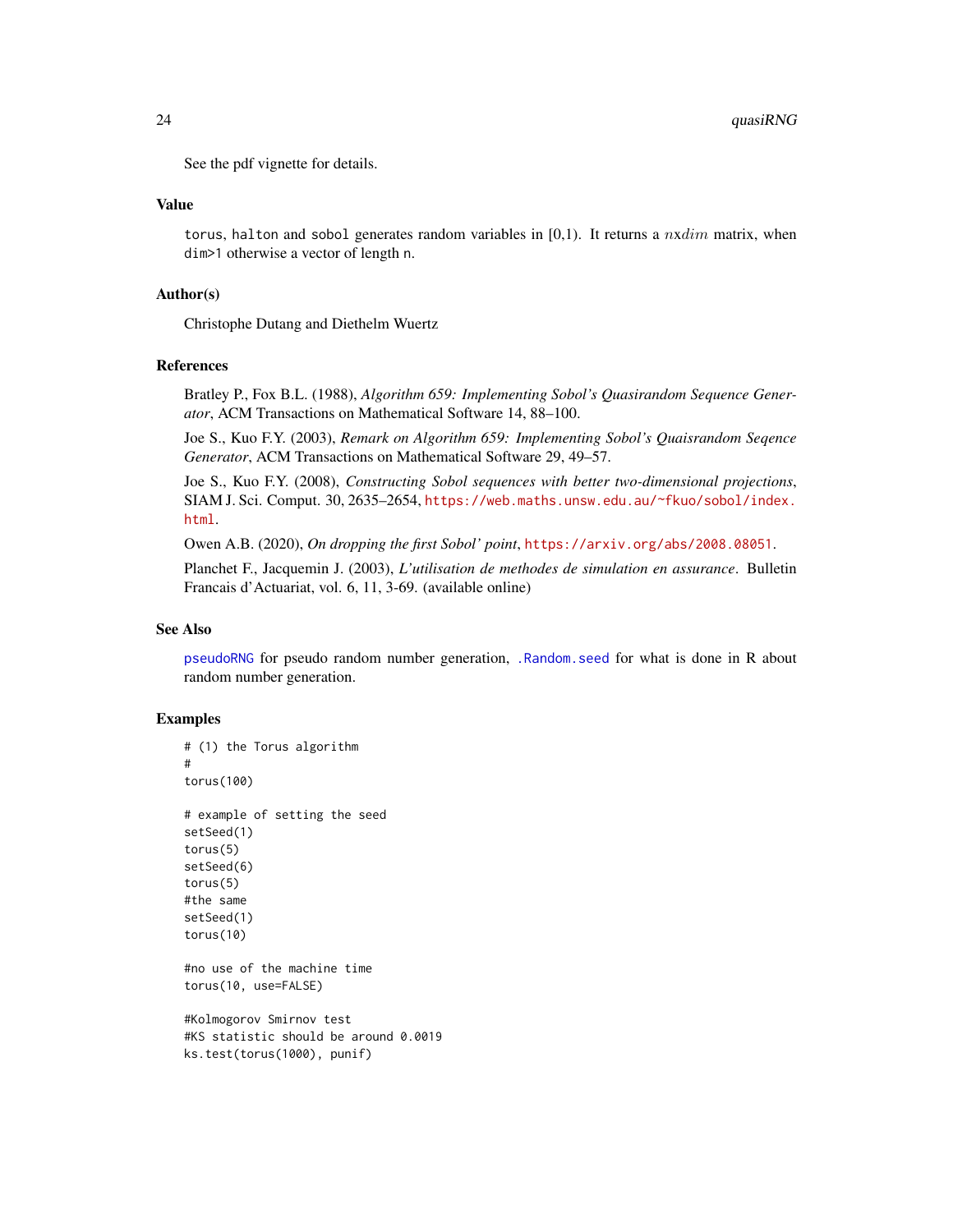#### quasiRNG  $\sim$  25

```
#KS statistic should be around 0.0003
ks.test(torus(10000), punif)
#the mixed Torus sequence
torus(10, mixed=TRUE)
## Not run:
 par(mfrow = c(1,2))acf(torus(10^6))
  acf(torus(10^6, mixed=TRUE))
## End(Not run)
#usage of the init argument
torus(5)
torus(5, init=FALSE)
#should be equal to the combination of the two
#previous call
torus(10)
# (2) Halton sequences
#
# uniform variate
halton(n = 10, dim = 5)
# normal variate
halton(n = 10, dim = 5, normal = TRUE)#usage of the init argument
halton(5)
halton(5, init=FALSE)
#should be equal to the combination of the two
#previous call
halton(10)
# some plots
par(mfrow = c(2, 2), cex = 0.75)hist(halton(n = 500, dim = 1), main = "Uniform Halton",
  xlab = "x", col = "steelblue3", border = "white")
hist(halton(n = 500, dim = 1, norm = TRUE), main = "Normal Halton",
  xlab = "x", col = "steelblue3", border = "white")
# (3) Sobol sequences
#
# uniform variate
sobol(n = 10, dim = 5)# normal variate
```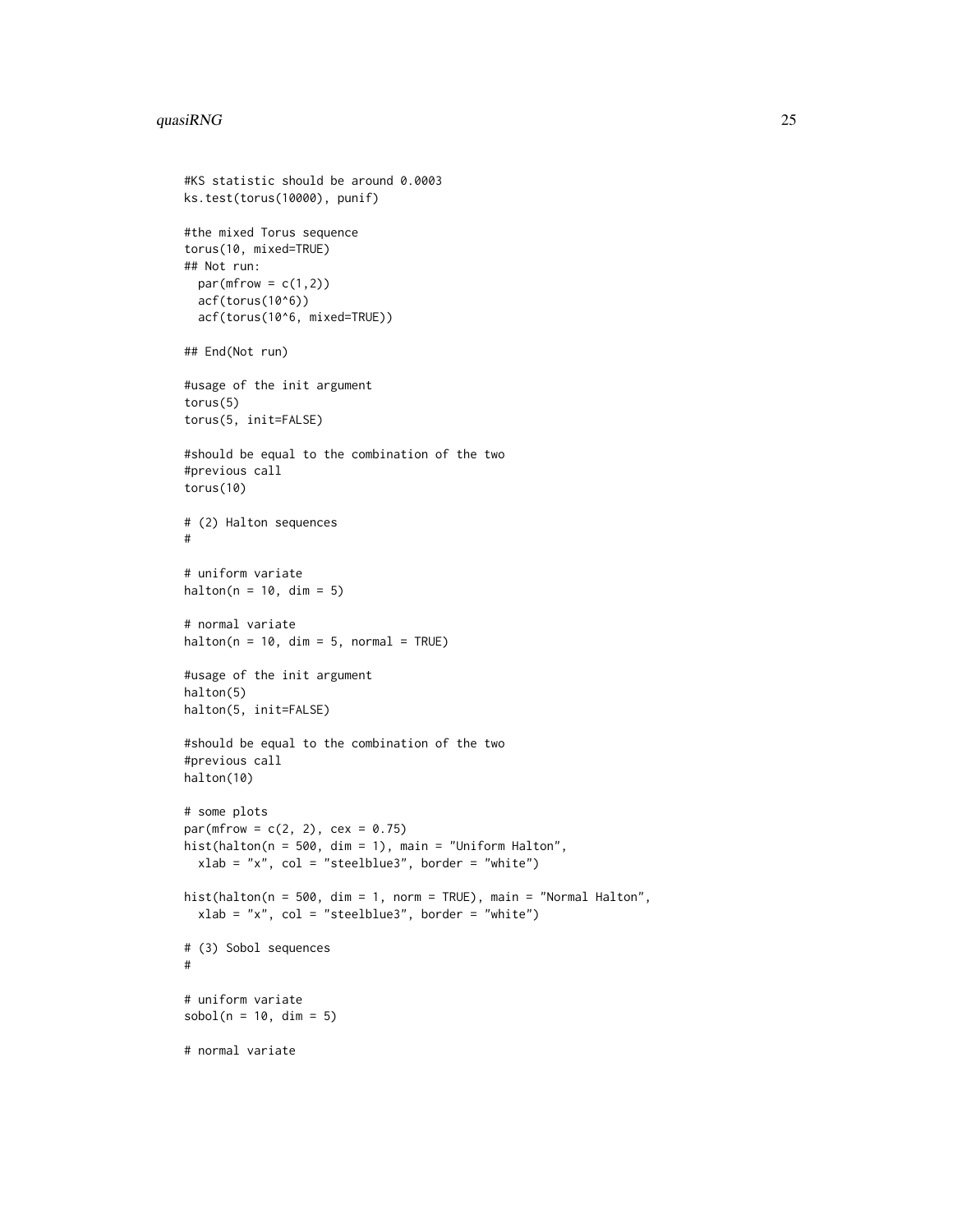```
sobol(n = 10, dim = 5, normal = TRUE)# some plots
hist(sobol(500, 1), main = "Uniform Sobol",
  xlab = "x", col = "steelblue3", border = "white")
hist(sobol(500, 1, normal = TRUE), main = "Normal Sobol",
  xlab = "x", col = "steelblue3", border = "white")#usage of the init argument
sobol(5)
sobol(5, init=FALSE)
#should be equal to the combination of the two
#previous call
sobol(10)
# (4) computation times on my 2017 macbook (on my 2007 macbook), mean of 1000 runs
#
## Not run:
# algorithm time in seconds for n=10^6
# Torus algo 0.012 (0.058)
# mixed Torus algo 0.018 (0.087)
# Halton sequence 0.180 (0.878)
# Sobol sequence 0.027 (0.214)
n <- 1e+06
mean( replicate( 1000, system.time( torus(n), gcFirst=TRUE)[3]) )
mean( replicate( 1000, system.time( torus(n, mixed=TRUE), gcFirst=TRUE)[3]) )
mean( replicate( 1000, system.time( halton(n), gcFirst=TRUE)[3]) )
mean( replicate( 1000, system.time( sobol(n), gcFirst=TRUE)[3]) )
## End(Not run)
```
<span id="page-25-1"></span>rngWELLScriptR *An implementation of the recurrence of WELL generators in R language*

# Description

An implementation of the recurrence of WELL generators in R language for testing purposes. It is too slow to be used for random number generation.

#### Usage

rngWELLScriptR(n, s, generator, includeState=FALSE)

<span id="page-25-0"></span>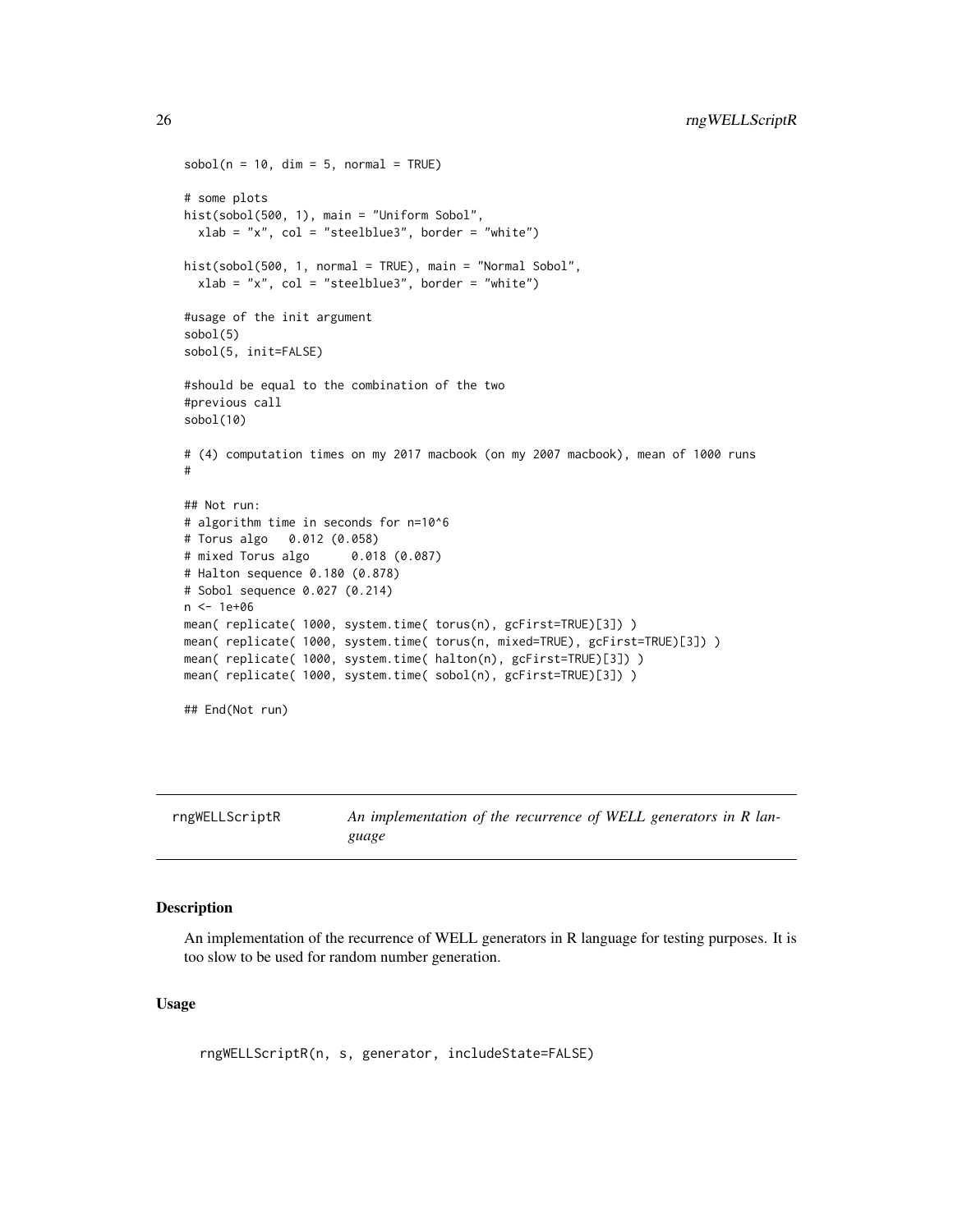# <span id="page-26-0"></span>runifInterface 27

#### Arguments

| n            | Integer. The length of the output sequence.                                                                                                                                                                           |
|--------------|-----------------------------------------------------------------------------------------------------------------------------------------------------------------------------------------------------------------------|
| S            | An 0,1-matrix representing the state of the required WELL generator as obtained<br>by getWELLState().                                                                                                                 |
| generator    | Character string. Name of the generator from the list "512a", "521a", "521b",<br>"607a", "607b", "800a", "800b", "1024a", "1024b", "19937a", "19937c",<br>"19937b", "21701a", "23209a", "23209b", "44497a", "44497b". |
| includeState | Logical. Controls, whether the output should contain the final internal state<br>additionally to the numerical output or not.                                                                                         |

# Value

If includeState=FALSE, a numeric vector of length n containing the numerical output of the generator. If includeState=TRUE, a list with components x (the numerical output) and state (the final internal state of the generator).

#### See Also

[getWELLState](#page-11-2)

#### Examples

```
set.generator("WELL", order=512, version="a", seed=123456)
s <- getWELLState()
x \leftarrow runif(500)y <- rngWELLScriptR(500, s, "512a")
all(x == y)# [1] TRUE
```
<span id="page-26-1"></span>runifInterface *Functions for using runif() and rnorm() with randtoolbox generators*

# Description

These functions allow to set some of the random number generators from randtoolbox package to be used instead of the standard generator in the functions, which use random numbers, for example runif(), rnorm(), sample() and set.seed().

#### Usage

```
set.generator(name=c("WELL", "MersenneTwister", "default"),
              parameters=NULL, seed=NULL, ..., only.dsc=FALSE)
put.description(description)
get.description()
```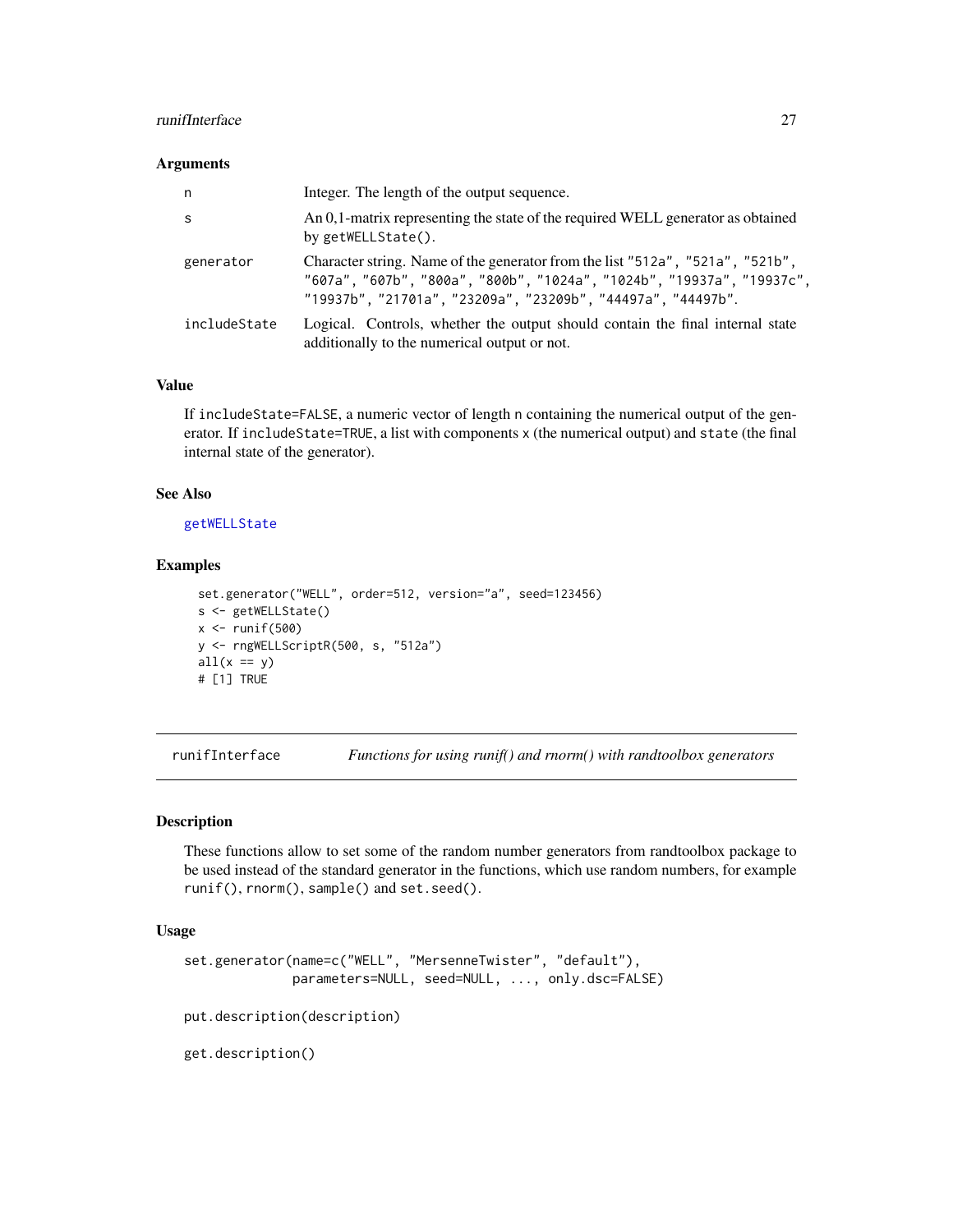#### **Arguments**

| name        | A character string for the RNG name.                                                                               |
|-------------|--------------------------------------------------------------------------------------------------------------------|
| parameters  | A numeric or character vector describing a specific RNG from the family speci-<br>fied by the name.                |
| seed        | A number, whose value is an integer between $\theta$ and $2^3$ 32 - 1, to be used as a<br>seed.                    |
| $\ddots$ .  | Arguments describing named components of the vector of parameters, if argu-<br>ment parameters is missing or NULL. |
| only.dsc    | Logical. If TRUE, a description of the specified RNG is returned and the genera-<br>tor is not initialized.        |
| description | A list describing a specific RNG as created by set. generator (, only. dsc=TRUE)<br>orget.description().           |

#### Details

Random number generators provided by R extension packages are set using RNGkind("user-supplied"). The package **randtoolbox** assumes that this function is not called by the user directly and is called from the functions set.generator() and put.description().

Random number generators in **randtoolbox** are represented at the R level by a list containing mandatory components name, parameters, state and possibly an optional component authors. The function set.generator() internally creates this list from the user supplied information and then runs put.description() on this list, which initializes the generator. If the generator is initialized, then the function get.description() may be used to get the actual state of the generator, which may be stored in an R object and used later in put. description() to continue the sequence of the random numbers from the point, where get.description() was called. This may be used to generate several independent streams of random numbers generated by different generators.

The component parameters is a character or a numeric vector, whose structure is different for different types of the generators. This vector may be passed to set.generator(), if it is prepared before its call, however, it is also possible to pass its named components via the ... parametr of set.generator() and the vector parameters is created internally. If the vector parameters is not supplied and the arguments in . . . are not sufficient to create it, an error message is produced.

#### Linear congruential generators: Currently disabled.

Parameters for the linear congruential generators (name="congruRand") are integers represented either as a character or a numeric vector. The components are

mod The modulus.

mult The multiplier.

incr The increment.

WELL generators: Parameters for the WELL generators is a character vector with components

order The number of bits in the internal state. Possible values are 512, 521, 607, 800, 1024, 19937, 21701, 23209, 44497.

version The version letter "a", "b", or "c" to be appended to the order.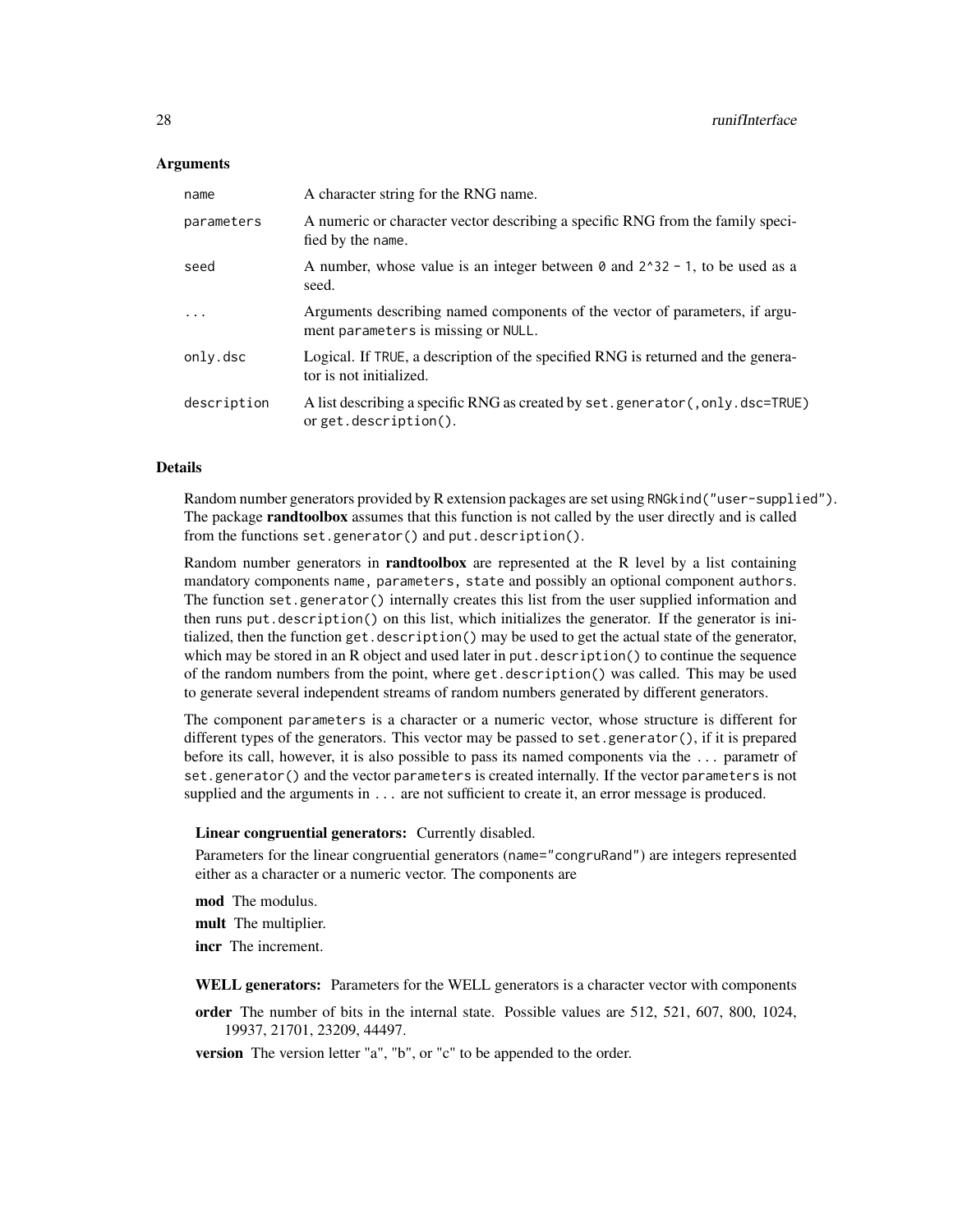# <span id="page-28-0"></span>runifInterface 29

The concatenation of order and version should belong to "512a", "521a", "521b", "607a", "607b", "800a", "800b", "1024a", "1024b","19937a", "19937b", "19937c", "21701a", "23209a", "23209b", "44497a", "44497b". When order and version are specified in ... parametr of set.generator(), then the parameter order is optional and if missing, it is assumed that the parameter version contains also the number of bits in the internal state and the combination belongs to the list above.

Mersenne Twister 2002 generator: Parameters for the Mersenne Twister 2002 is a character vector with components

initialization Either "init2002" or "array2002". The initialization to be used.

resolution Either 53 or 32. The number of random bits in each number.

#### Value

set.generator() with the parameter only.dsc=TRUE and get.description() return the list describing a generator. put.description() with the parameter only.dsc=TRUE (the default) and put.description() return NULL.

# Author(s)

Petr Savicky and Christophe Dutang

#### See Also

[RNGkind](#page-0-0) and [.Random.seed](#page-0-0) for random number generation in R.

### Examples

```
#set WELL19937a
set.generator("WELL", version="19937a", seed=12345)
runif(5)
```

```
#Store the current state and generate 10 random numbers
storedState <- get.description()
x \leftarrow runif(10)
```

```
## Not run:
#Park Miller congruential generator
set.generator(name="congruRand", mod=2^31-1, mult=16807, incr=0, seed=12345)
runif(5)
setSeed(12345)
congruRand(5, dim=1, mod=2^31-1, mult=16807, incr=0)
# the Knuth Lewis RNG
```

```
set.generator(name="congruRand", mod="4294967296", mult="1664525", incr="1013904223", seed=1)
runif(5)
setSeed(1)
```

```
congruRand(5, dim=1, mod=4294967296, mult=1664525, incr=1013904223)
```
## End(Not run)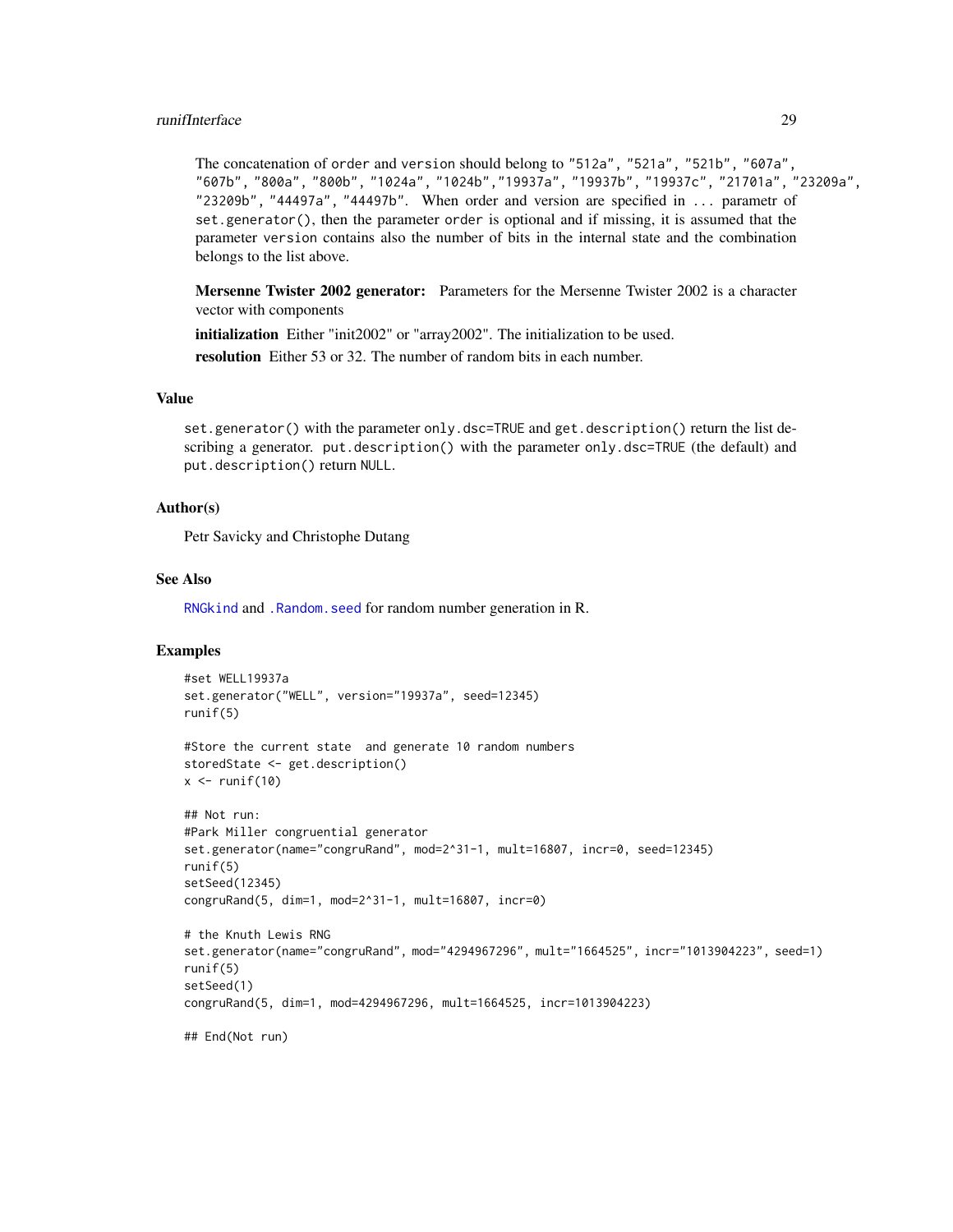```
#Restore the generator from storedState and regenerate the same numbers
put.description(storedState)
x == runif(10)# generate the same random numbers as in Matlab
set.generator("MersenneTwister", initialization="init2002", resolution=53, seed=12345)
runif(5)
# [1] 0.9296161 0.3163756 0.1839188 0.2045603 0.5677250
# Matlab commands rand('twister', 12345); rand(1, 5) generate the same numbers,
# which in short format are 0.9296 0.3164 0.1839 0.2046 0.5677
#Restore the original R setting
set.generator("default")
RNGkind()
```
<span id="page-29-1"></span>serial.test *the Serial test*

#### Description

The Serial test for testing random number generators.

#### Usage

serial.test( $u$ ,  $d = 8$ , echo = TRUE)

#### Arguments

| u            | sample of random numbers in $[0,1]$ .                                                                          |
|--------------|----------------------------------------------------------------------------------------------------------------|
| echo         | logical to plot detailed results, default TRUE                                                                 |
| <sub>d</sub> | a numeric for the dimension, see details. When necessary we assume that d is a<br>multiple of the length of u. |

#### Details

We consider a vector u, realisation of i.i.d. uniform random variables  $U_1, \ldots, U_n$ .

The serial test computes a serie of integer pairs  $(p_i, p_{i+1})$  from the sample u with  $p_i = \lfloor u_i d \rfloor$  (u must have an even length). Let  $n_j$  be the number of pairs such that  $j = p_i \times d + p_{i+1}$ . If d=2, we count the number of pairs equals to  $00, 01, 10$  and 11. Since all the combination of two elements in  $\{0, \ldots, d-1\}$  are equiprobable, the chi-squared statistic is

$$
S = \sum_{j=0}^{d-1} \frac{n_j - n/(2d^2))^2}{n/(2d^2)}.
$$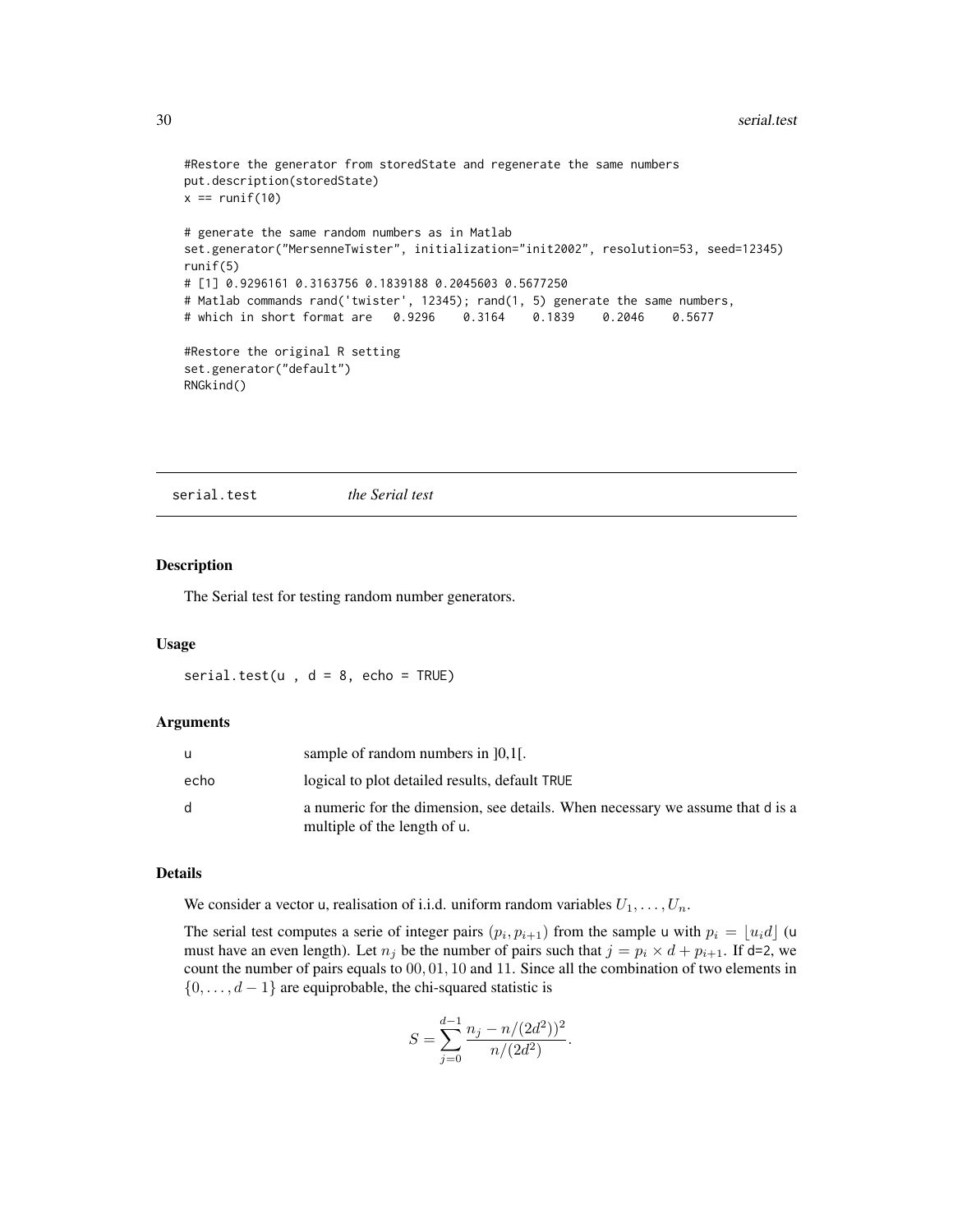#### <span id="page-30-0"></span>serial.test 31

# Value

a list with the following components :

statistic the value of the chi-squared statistic.

p.value the p-value of the test.

observed the observed counts.

expected the expected counts under the null hypothesis.

residuals the Pearson residuals, (observed - expected) / sqrt(expected).

#### Author(s)

Christophe Dutang.

#### References

Planchet F., Jacquemin J. (2003), *L'utilisation de methodes de simulation en assurance*. Bulletin Francais d'Actuariat, vol. 6, 11, 3-69. (available online)

L'Ecuyer P. (2001), *Software for uniform random number generation distinguishing the good and the bad*. Proceedings of the 2001 Winter Simulation Conference. (available online)

L'Ecuyer P. (2007), *Test U01: a C library for empirical testing of random number generators.* ACM Trans. on Mathematical Software 33(4), 22.

# See Also

other tests of this package [freq.test](#page-7-1), [gap.test](#page-8-1), [poker.test](#page-13-1), [order.test](#page-11-1) and [coll.test](#page-3-1)

ks. test for the Kolmogorov Smirnov test and [acf](#page-0-0) for the autocorrelation function.

# Examples

```
# (1)
#
serial.test(runif(1000))
print( serial.test( runif(1000000), d=2, e=FALSE) )
# (2)
#
serial.test(runif(5000), 5)
```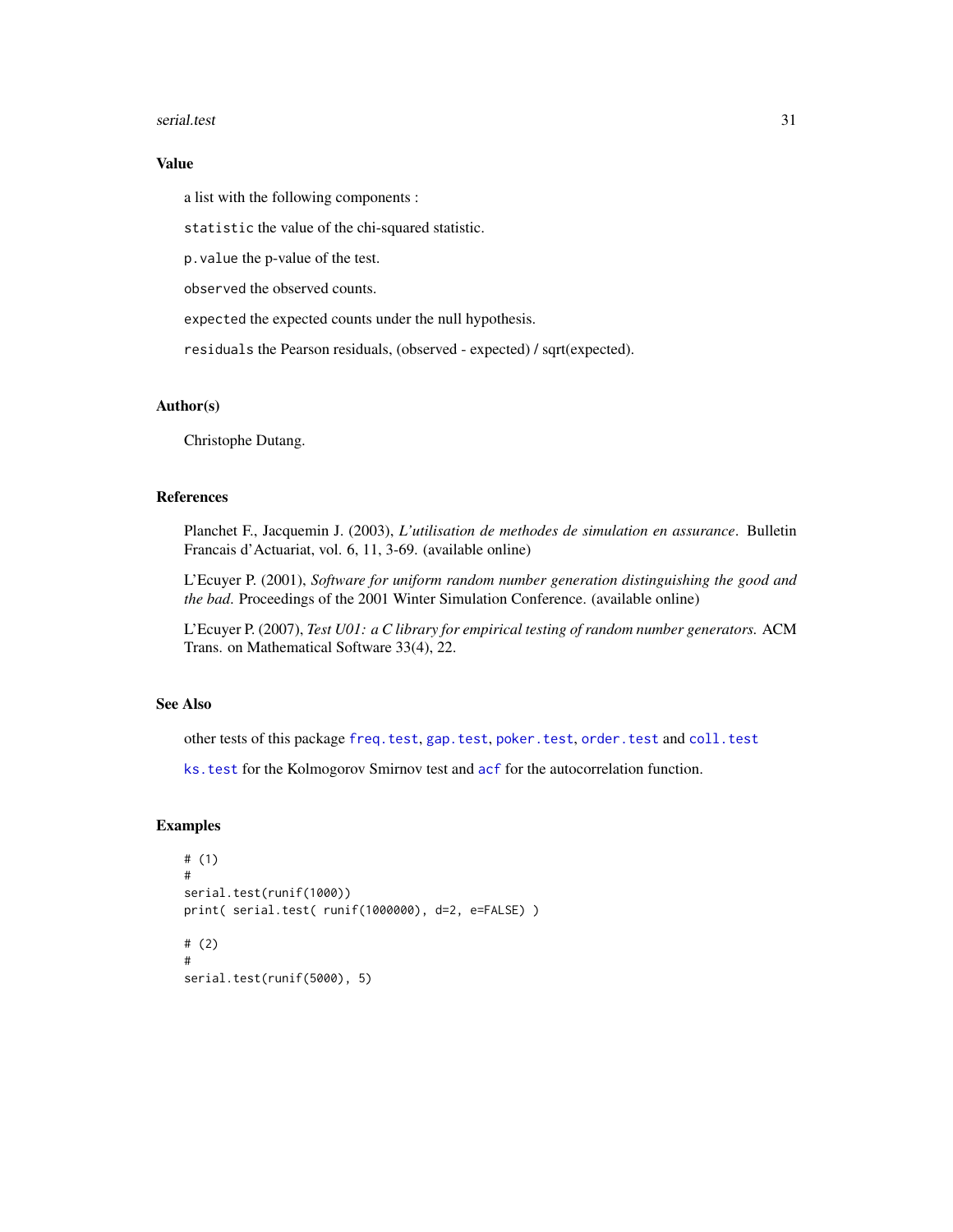<span id="page-31-0"></span>soboltestfunctions *Some test functions for Sobol sequences*

# Description

Some test functions for Sobol sequences

# Usage

```
sobol.R(n, d, echo=FALSE)
```
int2bit(x) bit2int(x) bit2unitreal(x)

#### Arguments

| n    | number of observations.                                      |
|------|--------------------------------------------------------------|
| d.   | dimension of observations.                                   |
| echo | a logical to show some traces.                               |
|      | an integer to convert in base 2 or its binary representation |

# Details

sobol.R computes Sobol sequences but not using Gray code so points are not in the same order as in sobol.

sobol.basic compute the Sobol sequence in one dimension according to a primitive polynomial and specified integers  $m_i$ .

int2bit computes the binary representation of the integer part of a real, bit2int computes an integer from its binary representation. bit2unitreal computes the radical inverse function in base 2.

# Value

a vector of length n or a matrix for sobol.R.

## Author(s)

Christophe Dutang

# References

Glasserman P., (2003); *Monte Carlo Methods in Financial Engineering*, Springer.

# See Also

[quasiRNG](#page-21-1) for quasi random number generation.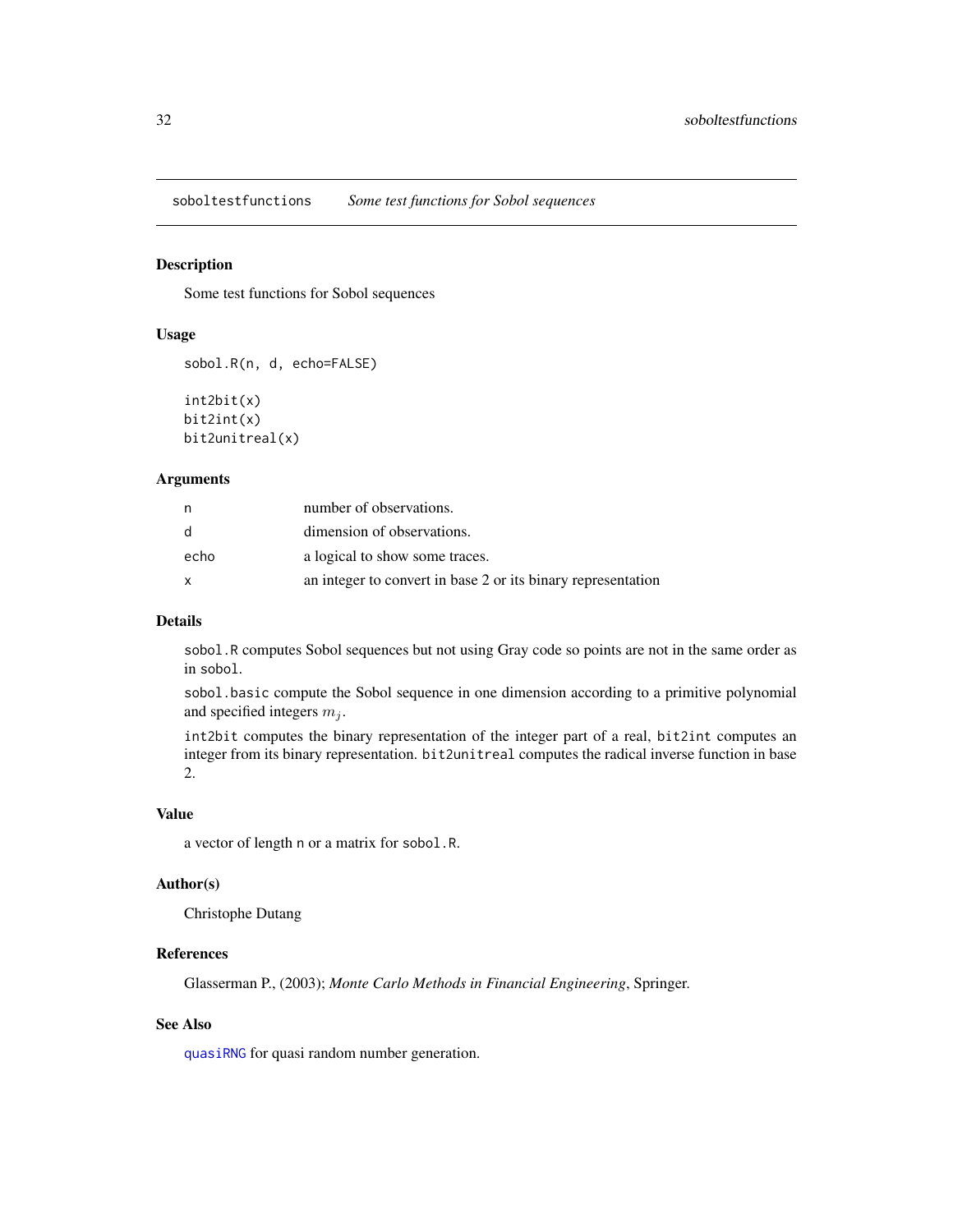# soboltestfunctions 33

# Examples

#page 306 of Glassermann sobol.R(10,2)